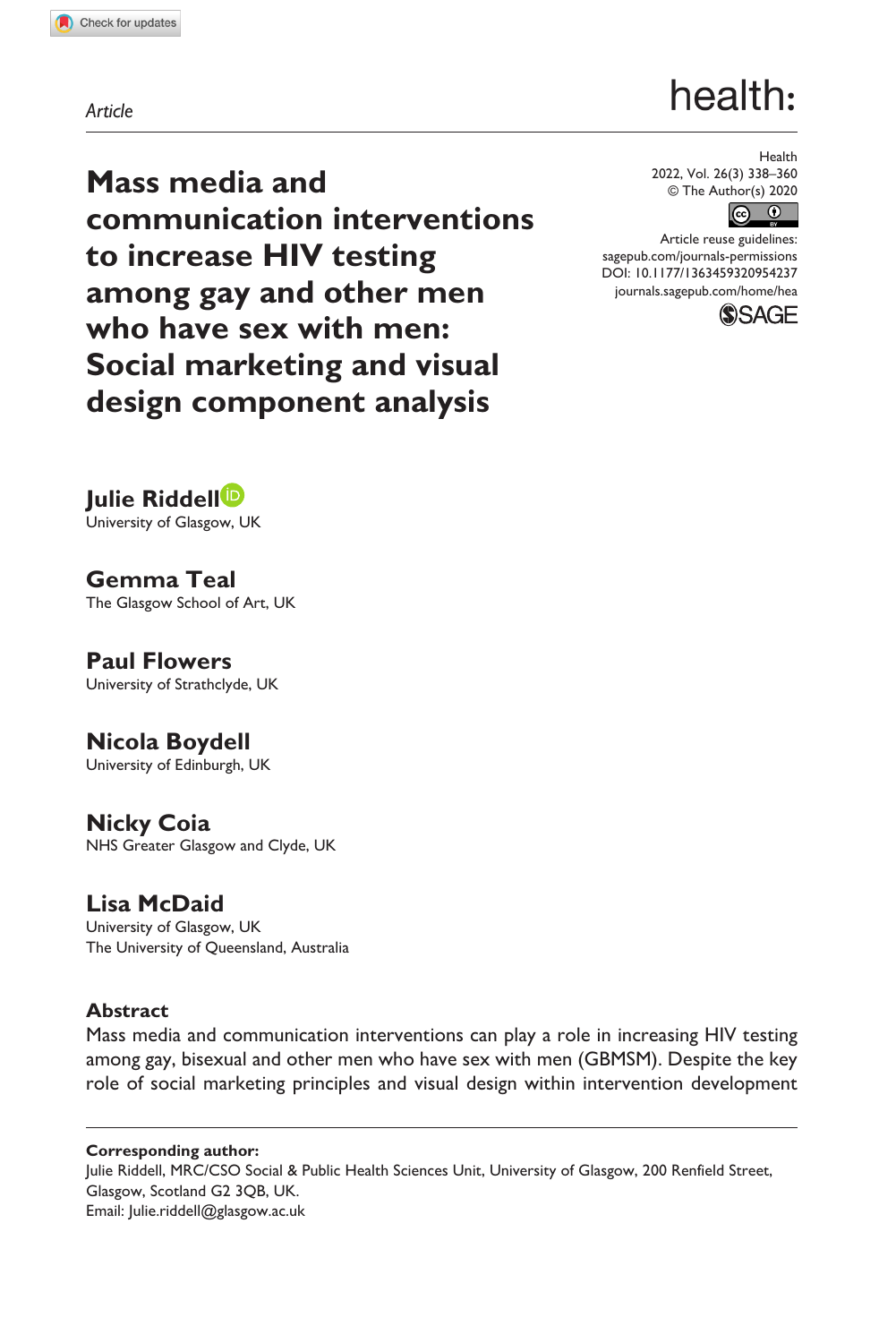of this type, evidence is limited regarding interventions' social marketing mix or visual design. As part of a systematic review, intervention content was assessed using social marketing theory and social semiotics. Data were extracted on the nature of the intervention, mode of delivery, use of imagery, content and tone and the eight key characteristics of social marketing. Data were synthesised narratively. Across the 19 included studies, reference to social marketing principles was often superficial. Common design features were identified across the interventions, regardless of effectiveness, including: the use of actors inferred to be GBMSM; use of 'naked' and sexually explicit imagery; and the use of text framed as statements or instructions. Our results suggest that effective interventions tended to use multiple modes of delivery, indicating high social marketing complexity. However, this is only part of intervention development, and social marketing principles are key to driving the development process. We identified consistent aspects of intervention design, but were unable to determine whether this is based on evidence of effectiveness or a lack of originality in intervention design. An openness to novel ideas in design and delivery is key to ensuring that evidence-informed interventions are effective for target populations.

#### **Keywords**

HIV prevention, HIV testing, men who have sex with men, social marketing

## **Introduction**

Current UK guidelines recommend annual HIV testing for all gay, bisexual and other men who have sex with men (GBMSM), and quarterly testing for men at higher risk (Clutterbuck et al., 2018). Within the current guidelines, high risk includes any unprotected sexual contact with a new partner, diagnosis of a new STI or drug use (in which a detailed sexual history should be taken) (Ross et al., 2014). However, only half of UK GBMSM report annual testing, and less than one quarter defined as 'at risk for HIV' test more frequently (McDaid et al., 2016). An estimated 9% of GBMSM were undiagnosed in 2017 (Nash et al., 2018). Delayed diagnosis is associated with poor health outcomes and reduced access to biomedical HIV prevention (Conserve et al., 2017; May et al., 2011; Nakagawa et al., 2012). Pre-exposure prophylaxis (PrEP) is the use of an antiretroviral medication by HIV-negative people to prevent infection and increased availability of PrEP may provide the potential to substantially decrease HIV incidence (Nash et al., 2018). However, it is important to recognise that raising awareness and routine HIV testing will play a key role for those wishing to access PrEP. Increased routine testing plays a key role in reducing undiagnosed and onward HIV infection, and there is a growing body of evidence to suggest that social marketing interventions may be an effective strategy in changing HIV testing behaviour (Carmona and O'Rourke, 2015; McDaid et al., 2019; Olawepo et al., 2018; Wei et al., 2011).

Social marketing can be used in combination with traditional health promotion strategies and focuses on developing activities to change or maintain behaviours in ways that can benefit both the individual and society (Hastings, 2007; Lee and Kotler, 2011). However, we suggest a better understanding of the role of social marketing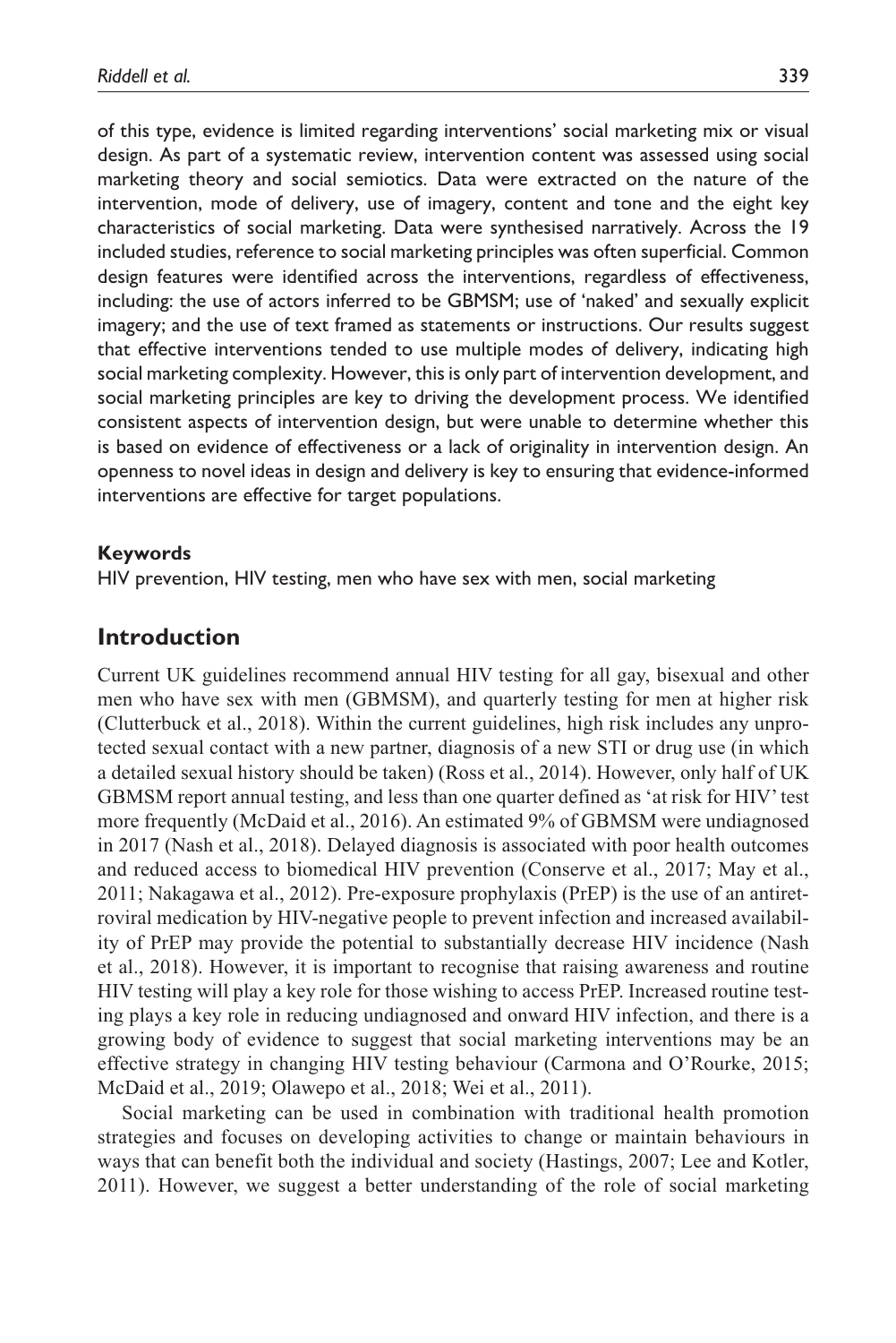principles and visual design is required to facilitate development of evidence-informed interventions. Here we use social marketing principles (Hastings, 2007; Lee and Kotler, 2011) and social semiotics (Clarke, 2005; Jewitt and Oyama, 2001; Kress and Van Leeuwen, 1996; Rose, 2016) to further our understanding of HIV testing intervention development.

Social marketing brings together methods from behavioural theory, persuasion psychology and marketing science to design the appropriate delivery and marketing mix (place, price, product and promotion) of health behaviour messages, based on an understanding of how these messages may be interpreted by the viewer (Evans, 2006). Interventions aim to influence individuals to adopt the promoted behaviour or to prompt changes in social norms or existing policies (Firestone et al., 2017).

Semiology is the study of 'signs', and offers a variety of analytical tools to deconstruct and interpret the meaning of images (Rose, 2016). Semiology is concerned with the social effects of meaning, revealing power relations and ideological messages inherent in visual representation. Semiology can be used to decode meaning from various visual materials and contexts, in particular it has been extensively applied to study advertising and branding, revealing deep social assumptions and the influence of capitalist ideology (Williamson, 1978). In contrast to the more quantitative approach used in content analysis (Rose, 2016), semiology enables the analyst to dissect images and examine their meaning in relation to the broader cultural context, for example, societal attitudes towards HIV testing generally and amongst GBMSM.

Social semiotics places particular emphasis on the context in which interpretation takes place (Van Leeuwen, 2005), and how images are viewed as part of a communication process or event (Rose, 2016) (e.g. seeing a poster as part of a visit to a GP clinic). Proponents of this approach suggest that the social context of viewing can influence how an image is viewed and interpreted. Three key dimensions relate to the social context of viewing: (1) other imagery that may surround the materials, (2) the social rules for how 'a spectator should behave in this setting, including whether and how they should look' (Rose, 2016: 21) and (3) whether the imagery will be viewed in the presence of others, including people who may not be the intended audience (Rose, 2016). Social semiotics also emphasises the importance of multimodal research (Jewitt, 2009) to consider the different 'modes' of communication beyond just the image itself, for example, text, music, branding and layout, all of which contribute to how meaning is made.

The current study was part of a systematic review of mass media and communication interventions for HIV testing with GBMSM conducted globally. Here we describe the social marketing and visual component analysis, conducted alongside a review of effectiveness and behaviour change component analysis, reported elsewhere (Flowers et al., 2019; McDaid et al., 2019). The following paper aims to describe the social marketing and visual design components commonly found in HIV testing campaigns and furthermore to determine what social marketing and visual design components are linked to effectiveness (evidence of clear behaviour change in the desired direction, i.e. an increase in HIV testing), to inform further work to develop an evidence-informed and theoretically based social marketing intervention.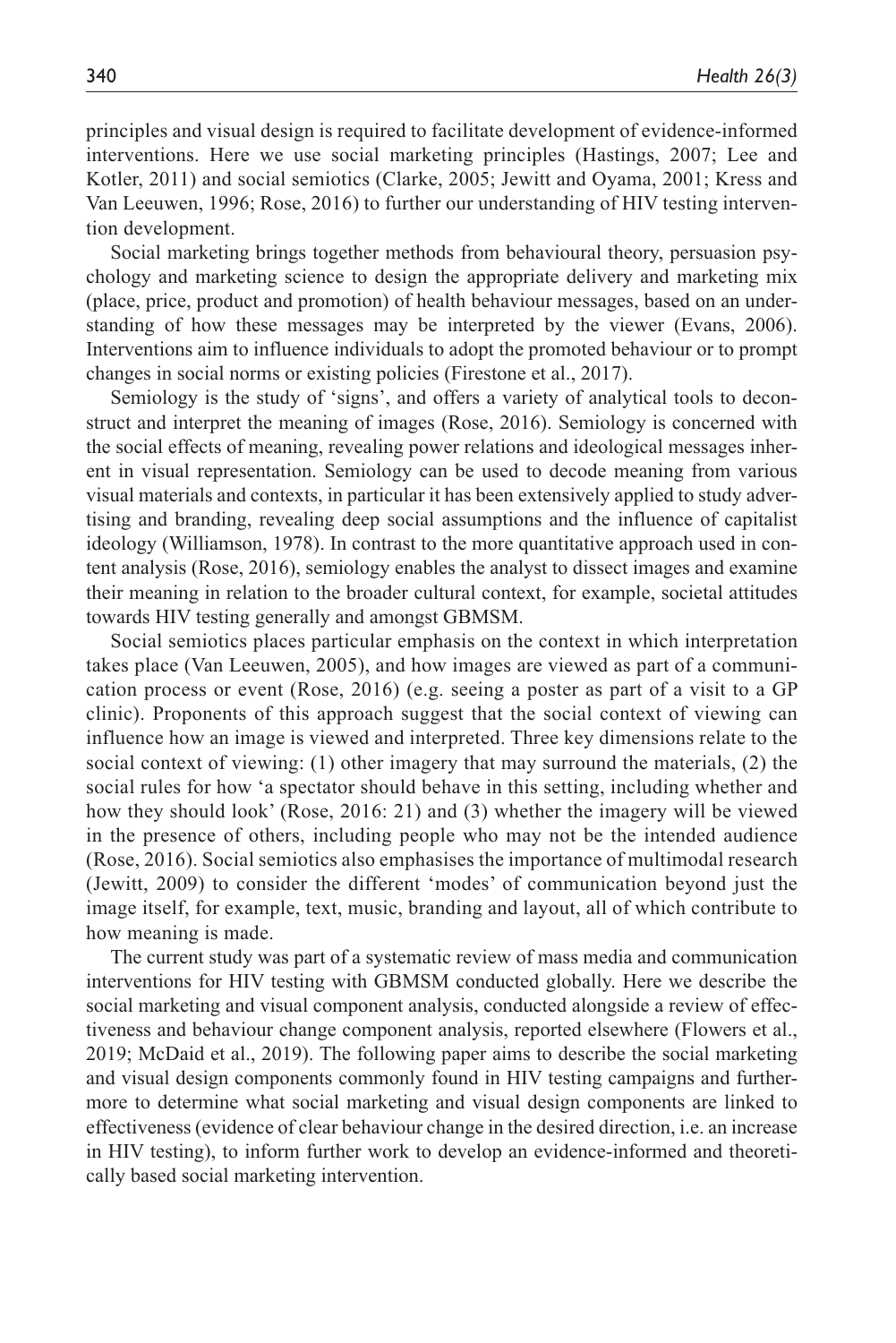# **Methods**

# *The review*

Full details of the systematic review are reported elsewhere (McDaid et al., 2019), however we have included a summary below.

# *Search strategy*

CINAHL, Embase, Medline, PsychInfo and Web of Science were searched for peerreviewed studies published between 1st January 2009 and 15th November 2016, using detailed search strategies and standard MESH terms for HIV, GBMSM and social marketing/mass media interventions. Previous reviews suggest that not all social marketing interventions will be labelled as such (Stead et al., 2007), therefore we expanded the inclusion criteria to avoid excluding relevant studies. An example of the search strategy applied to Medline is presented in Supplemental File 1. In addition to database searches, reference lists of included articles were searched manually. A maximum of three requests were made to study authors for visual materials (videos, posters, etc.).

# *Study selection*

Peer-reviewed studies with visual materials in English, Spanish or Italian were included as translation services were available. Studies in which GBMSM constituted at least one third of the sample, included interventions that sought to change behaviour through noninteractive, visual or auditory means and included HIV testing as an outcome were included. Studies included within a previous Cochrane review were included where relevant (Guy et al., 2009; McOwan et al., 2002).

# *Data extraction*

Structured data extraction tools were developed to capture required information. Data extraction was completed by one author (JR) with a 10% sample validated by another (NB). Discrepancies were resolved through consensus or discussion with the wider team.

*Social marketing principles and complexity.* Data were extracted, from intervention descriptions and visual materials, on the nature of intervention, mode of delivery, use of imagery, content and tone of the visual materials, using the following eight key social marketing principles as a guide (Hastings, 2007).

- (1) Behaviour change focus
- (2) Theoretical framework employed in intervention design
- (3) Insight driven
- (4) Customer orientation (e.g. consumer research and pretesting)
- (5) Segmentation and targeting
- (6) Motivational exchange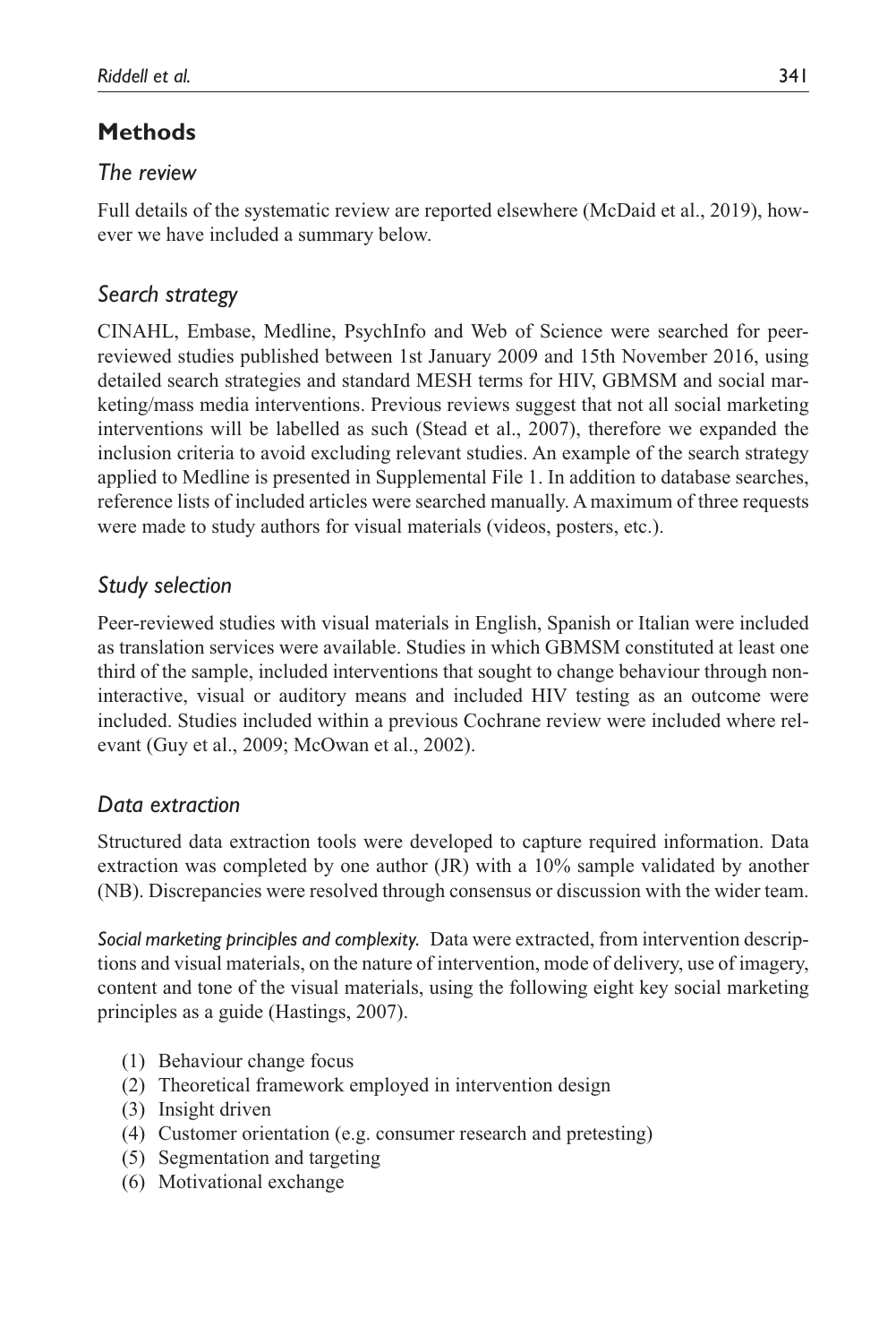| Social marketing mix |                            | Low complexity | High complexity |
|----------------------|----------------------------|----------------|-----------------|
| Product              | Pre-testing                | None           | User informed   |
|                      | Provider <sup>†</sup>      | <b>Static</b>  | Interactive     |
|                      | Content                    | Single         | Multiple        |
|                      | Frequency and duration     | One off/short  | Long term       |
|                      | Imagery                    | Single         | Multiple        |
|                      | Tone                       | Single         | Multiple        |
| Promotion            | Segmentation and targeting | All GBMSM      | Tailored        |
|                      | Modes of delivery          | Single         | Multiple        |
| Place                | Settings                   | Single         | Multiple        |
| Price                | Motivation                 | Absent         | Present         |
|                      | Competition                | None/single    | Multiple        |

**Table 1.** Defining overall complexity of intervention social marketing mix.

 $^{\dagger}$ Provider – static  $=$  delivered by two dimensional media only, that is, posters/leaflets; interactive  $=$  delivered by varied media requiring participants to engage with content, that is, banner ad linking to online video.

- (7) Competition (i.e. considers appeal of competing behaviours and uses strategies to overcome these
- (8) Marketing mix (product, place, promotion and price)

In this study, standard social marketing definitions of product, place, promotion and price were used (Hastings, 2007). Product reflects (1) the underlying values and benefits associated with performing the target behaviour (HIV testing), (2) the actual performance of the target behaviour (HIV testing) and (3) the ways in which value is added to enrich the experience of behaviour (HIV testing). Price includes instrumental costs (e.g. costs of testing kits) which may be endured during performance of the behaviour (HIV testing) and costs tied to negative emotions (e.g. fear of negative results). Place captures distribution channels where viewers acquire information related to performance of the behaviour, including networks and physical spaces. Promotion identifies key messages, delivery modes and messengers needed to inform about target behaviour and inspire action (Lee and Kotler, 2011).

Characteristics of the social marketing mix of each of the included studies were reviewed and categorised as representing low or high intervention complexity by one author (LMcD) and checked for consistency by another (JR). The social marketing mix (product, place, promotion and price) were determined to contain 11 components (Table 1). Low complexity was defined as the inclusion of single elements or absences for each, while high complexity was defined as the inclusion of multiple elements (e.g. the use of a single image across a campaign was defined as low complexity and the use of multiple different images was defined as high complexity). Interventions considered to meet at least seven of the 11 criteria for complexity (Table 1) were defined as having high overall social marketing complexity.

*Visual analysis.* Materials were coded using 28 descriptive dimensions (Table 2) based on Kress and van Leeuwen's social semiotic approach (Jewitt and Oyama, 2001). This provides a framework for visual analysis that supports detailed and systematic description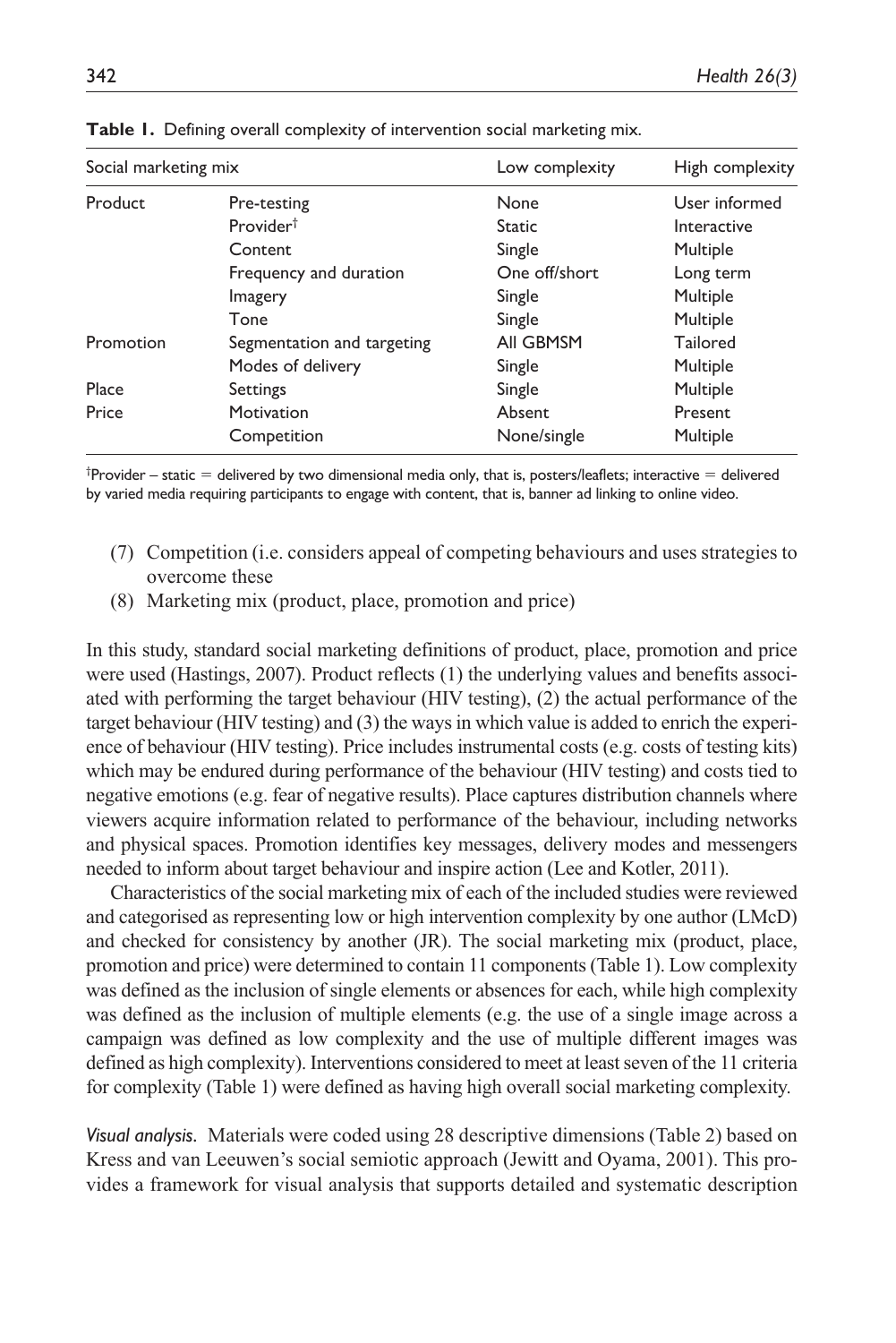| Visual components                |                                                                                                | <b>Examples</b>                                                                                                                                  |
|----------------------------------|------------------------------------------------------------------------------------------------|--------------------------------------------------------------------------------------------------------------------------------------------------|
| (1) Technical                    | Type of intervention<br>Medium (could be more<br>than one)<br>Effects                          | Poster, leaflet, video<br>Photo, video, diagram, illustration, 3D<br>letter<br>Lens flare, fish eye, flash lighting, special<br>photo processing |
| (2) Reading the<br>visual        | Actor's appearance<br>Setting/Environment<br>Props/Objects                                     |                                                                                                                                                  |
|                                  | Form of representation                                                                         | Narrative (action, transactions, mental/<br>verbal processes)<br>Conceptual (classificational, analytical,<br>symbolism)                         |
|                                  | Contact                                                                                        | Demand (e.g. direct eye contact, offer of<br>information, services or goods)                                                                     |
|                                  | Social distance                                                                                | Intimate (close up), medium (social),<br>impersonal (distance)                                                                                   |
|                                  | Point of view                                                                                  | Engagement, involvement, detachment<br>Viewer power, equality, representation<br>power                                                           |
|                                  | Compositional (salience)                                                                       | Information value, framing, colour, focus,<br>texture, scale                                                                                     |
|                                  | Modality                                                                                       | High/medium/low level of truth to image                                                                                                          |
| (3) What supports<br>the visual? | Text                                                                                           | Content, form (e.g. questions, speech,<br>instructions), font (colour, tone, weight)                                                             |
|                                  | Logos                                                                                          | Relative size, location, type of organisation,<br>recognisable by audience                                                                       |
|                                  | Audio                                                                                          | Music, sound effects, speech?                                                                                                                    |
| (4) Social context               | Location of materials                                                                          | Clinic, public billboard, gay scene venue                                                                                                        |
| of viewing                       | References to visual culture<br>Societal norms, stereotypes,<br>stigmas, controversies at play | Soap opera style                                                                                                                                 |
| (5) Overall -<br>combination     | Intended/unintended<br>audiences                                                               |                                                                                                                                                  |
|                                  | Originality                                                                                    | Unique, surprising                                                                                                                               |
|                                  | Provocation                                                                                    | Fear, humour, warmth, irritation, sexual<br>arousal, incongruity, ambiguity                                                                      |
|                                  | Consistency of messages                                                                        |                                                                                                                                                  |
|                                  | Tone                                                                                           |                                                                                                                                                  |

**Table 2.** Visual analysis assessment criteria.

and interpretation of the meaning of visual materials (Kress and Van Leeuwen, 1996). For the current study, this framework was adapted to include descriptors relating to social context of viewing and consideration of the intended or unintended viewers of the visual material (where defined in intervention descriptions) (Clarke, 2005; Rose, 2016) and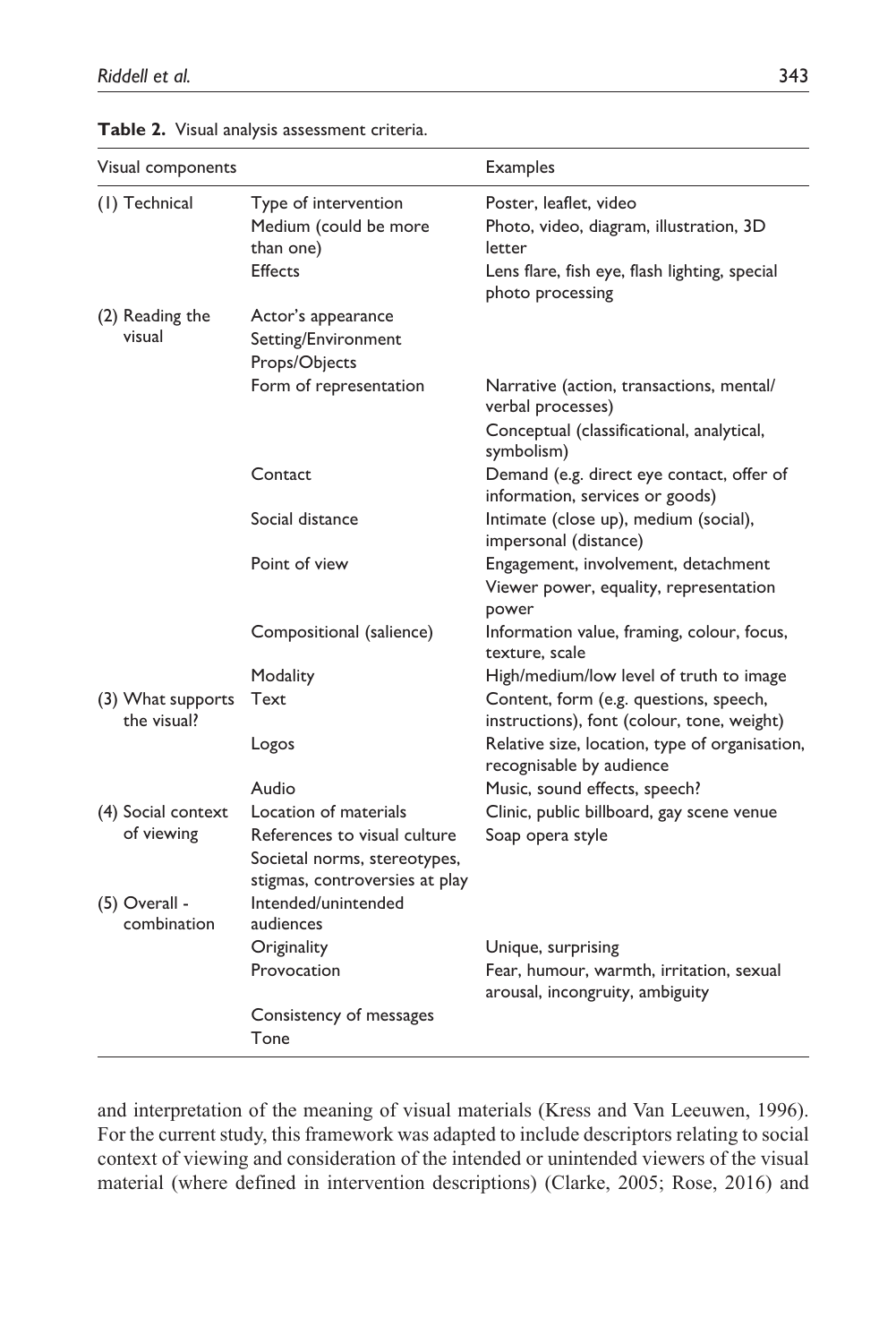technical aspects related to production (i.e. medium of the image and mode of delivery). Coders recorded detailed descriptions of the content of images using the framework as a guide. Finally, we considered the overall effect of multimodal materials, including consistency of the combined modes, originality of materials and resulting tone. These approaches are suited to the analysis of visual materials using still images and were adapted for analysis of videos to consider dimensions such as duration and sound.

The extracted data were analysed for patterns in representation and 'outliers', here outliers refers to those which significantly differed from the design elements consistently evident in other interventions. These patterns and outliers were then compared to the relative effectiveness of interventions.

Data extraction was completed by one author (JR), a 10% sample was also coded by another author (NB) and discrepancies were identified. Discrepancies were then resolved through consensus or through discussion with a third author (GT).

*Patterning of effectiveness.* Studies were categorised in terms of relative effectiveness under the following five categories:

- (1) Negative effect reported (i.e. decrease in uptake of HIV testing)
- (2) No reported evidence of positive or negative effects
- (3) Reported effect on the antecedent of behaviour (e.g. intentions to test or knowledge)
- (4) Indicative of some positive desired behaviour change
- (5) Indicative of clear behaviour change in desired direction

Social marketing complexity and visual components were then mapped against effectiveness to identify the associated intervention characteristics.

# **Results**

Nineteen articles were included in the review, focusing on 22 interventions (McDaid et al., 2019). Seventy items of visual materials were obtained for analysis, with the majority supplied directly by study authors (*n*=55). Materials included in the visual analysis covered 14 interventions, ranging from 1 to 22 items per intervention (Table 3).

## *Social marketing component analysis*

The social marketing component analysis covers all 22 interventions, with data extracted from intervention descriptions rather than visual materials, with the exception of marketing mix, which was also observed in visual materials. Of the 19 included studies, ten explicitly discussed some of the eight social marketing principles, but not all (Flowers et al., 2013b; Gilbert et al., 2013; Guy et al., 2009; Hickson et al., 2015; Hilliam et al., 2011; Hirshfield et al., 2012; Pedrana et al., 2012; Solorio et al., 2016; Thackeray et al., 2011; Wilkinson et al., 2016), while just two referenced all eight (Blas et al., 2010; Thackeray et al., 2011). Although Blas et al. (2010) made reference to all eight principles, social marketing theoretical principles were not explicitly discussed within the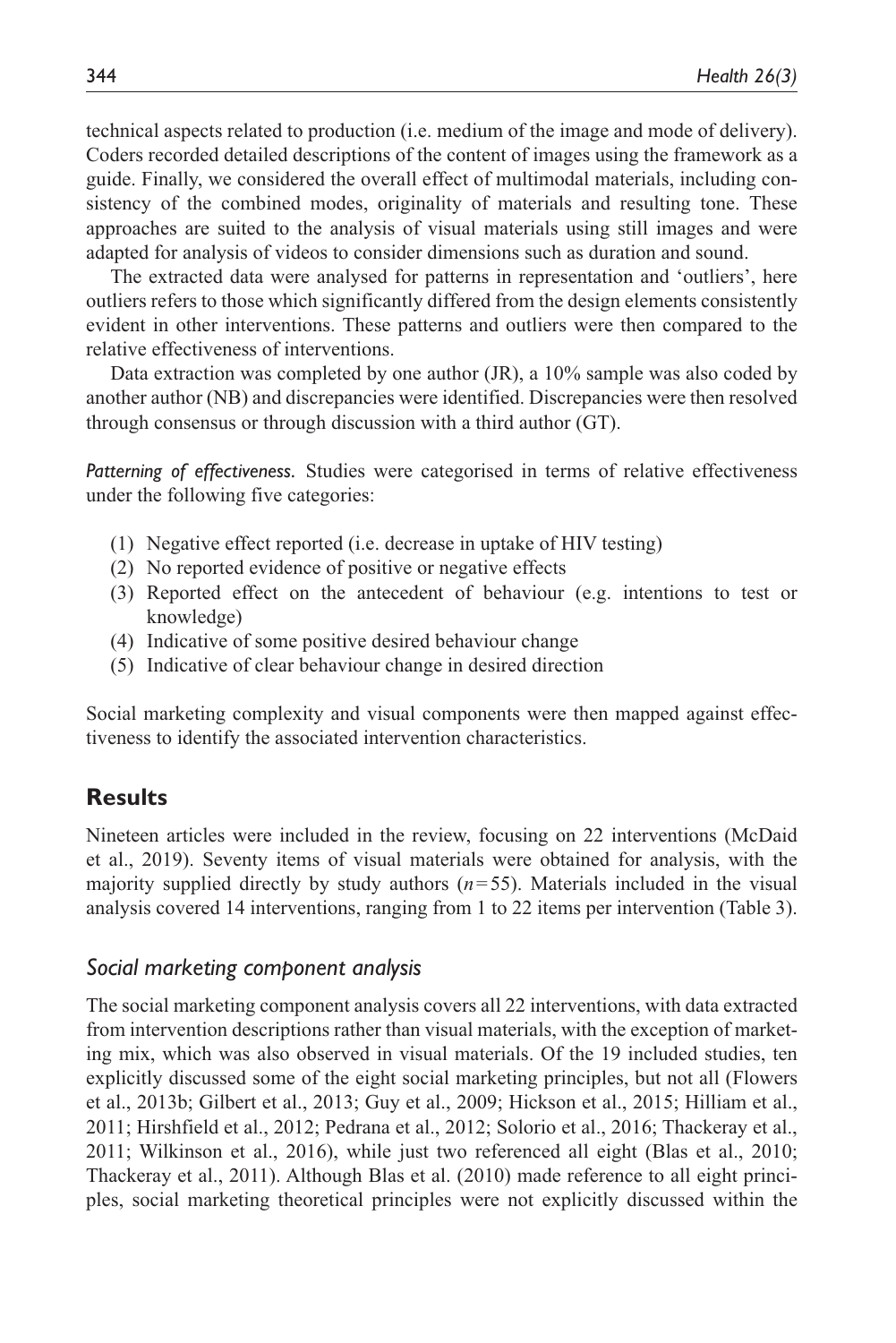| Intervention name                                                          | Number of<br>materials       | Location of<br>intervention |                       |
|----------------------------------------------------------------------------|------------------------------|-----------------------------|-----------------------|
|                                                                            | provided                     | <b>GBMSM</b><br>community   | Mainstream<br>setting |
| Drama down under (Pedrana et al., Wilkinson et al.)<br>Victoria, Australia | 22                           | Yes                         | Yes                   |
| I'm testing (James) England, UK                                            | 16                           | Yes                         | Yes                   |
| Make your position clear (Flowers et al.) Scotland, UK                     | 6                            | Yes.                        | Yes                   |
| Hottest at the start (Gilbert et al.) British Columbia,<br>Canada          | 6                            | Yes.                        | No.                   |
| Gimmie 5 minute (McOwan et al.) London, UK                                 | 4                            | Yes                         | <b>No</b>             |
| Not named (Brady et al.) United Kindom                                     | 3                            | <b>Yes</b>                  | Unclear               |
| The morning after (Hirshfield et al., Chiasson et al.)<br><b>USA</b>       | 3                            | Yes                         | <b>No</b>             |
| Check it out (Guy et al.) Victoria, Australia                              | $\overline{2}$               | Yes                         | Yes                   |
| Get Tested with Via Libre (Blas et al.) Lima, Peru                         | $\overline{2}$               | Yes                         | No.                   |
| United against AIDS (Prati et al.) Italy                                   | $\overline{2}$               | No                          | Yes.                  |
| Talking about HIV (Hirschfield et al.) USA                                 | I                            | Yes                         | N <sub>o</sub>        |
| POCT (West) England, UK                                                    |                              | Yes.                        | Unclear               |
| Crowdsourcing video (Tang et al.) China                                    |                              | Unclear                     | Unclear               |
| Health Marketing intervention video (Tang et al.)<br>China                 | ı                            | Unclear                     | Unclear               |
| HIV wake up intervention (Hilliam et al.) Scotland, Uk                     | 0                            | Yes                         | Yes                   |
| I did it (Hickson et al.) England, UK                                      | 0                            | Unclear                     | Unclear               |
| Clever dick/smart arse (Hickson et al.) England, UK                        | 0                            | Unclear                     | Unclear               |
| Count me in (Hickson et al.) England, UK                                   | 0                            | Unclear                     | Unclear               |
| You know different (Thackerey et al.) USA                                  | 0                            | Unclear                     | Unclear               |
| Not named (Erausquin et al.) California, USA                               | 0                            | Yes                         | No                    |
| What are you waiting for (Gilbert et al.) British<br>Columbia, Canada      | 0                            | Yes                         | <b>No</b>             |
| Tu Amigo Pepe (Solorio et al.) Seattle, USA                                | I (website<br>only provided) | Yes                         | Yes                   |
| Total                                                                      | 70                           |                             |                       |

**Table 3.** Number of interventions materials and location of intervention.

paper. Reflection on social marketing principles within intervention descriptions was often superficial and basic. The following findings are presented within subsections relating to the social marketing principles.

# *Theory and behavioural goals*

Although most studies included some discussion of theoretical constructs, only six reported applying a formal theoretical framework. Nevertheless, we acknowledge that theoretical constructs were often implicit within materials rather than explicitly discussed within intervention descriptions.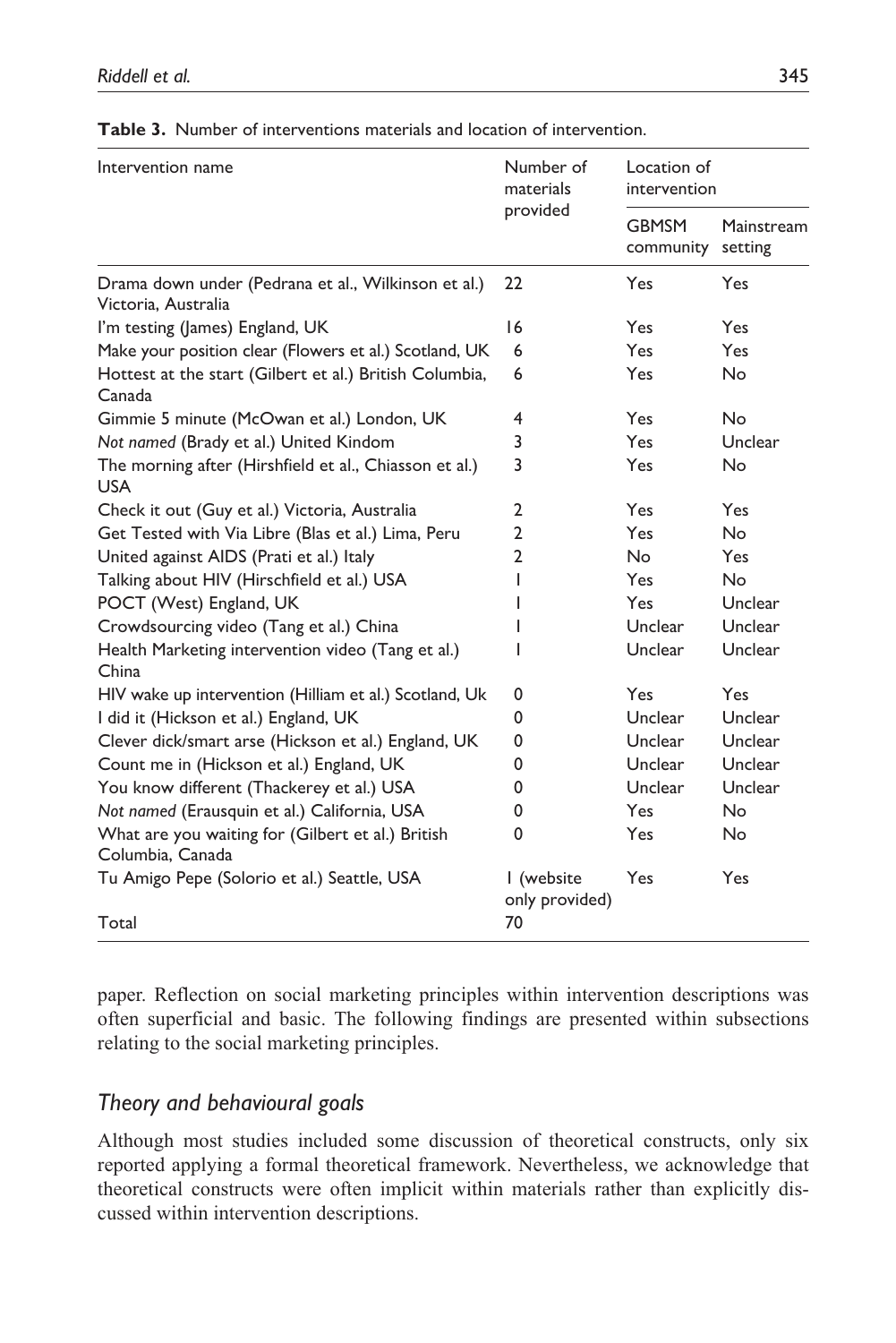In terms of behavioural goals, twelve studies focused on changing HIV testing (Chiasson et al., 2009; Erausquin et al., 2009; Guy et al., 2009; Hickson et al., 2015; Hilliam et al., 2011; Hirshfield et al., 2012; James, 2015; McOwan et al., 2002; Pedrana et al., 2012; Prati et al., 2016; Thackeray et al., 2011; West et al., 2015), two focused on increasing regular HIV testing (Flowers et al., 2013b; Wilkinson et al., 2016) and one focused on first time testing (Tang et al., 2016). Two studies sought to increase HIV testing by raising awareness of new testing technologies (Brady et al., 2014; Gilbert et al., 2013) and two focused on antecedents of behaviour change (e.g. intention to test) (Blas et al., 2010; Solorio et al., 2016). How studies sought to achieve increases in testing was not often clearly defined.

## *Insight and customer orientation*

Key to effective social marketing interventions is that they are insight-driven and grounded in sound consumer research (Hastings, 2007). Only eight studies reported some form of developmental research or pre-testing of visual materials (Blas et al., 2010; Erausquin et al., 2009; Flowers et al., 2013b; Guy et al., 2009; Pedrana et al., 2012; Solorio et al., 2016; Thackeray et al., 2011; Wilkinson et al., 2016).

# *Segmentation/targeting*

Segmentation and targeting are important components of social marketing, recognising the diverse audiences who could or should be exposed to the intervention (Hastings, 2007). Although GBMSM are not a homogenous group, just two studies referred to segmentation and development of materials specifically on the basis of sexual identity (i.e. gay-identified and non-gay identified GBMSM) (Blas et al., 2010; Solorio et al., 2016). Segmentation based on demographics (age, location and ethnicity) were reported to a limited extent, with five targeting 'younger' age groups (Erausquin et al., 2009; Guy et al., 2009; McOwan et al., 2002; Solorio et al., 2016; Thackeray et al., 2011) and seven segmented by ethnicity (Erausquin et al., 2009; Guy et al., 2009; James, 2015; McOwan et al., 2002; Prati et al., 2016; Solorio et al., 2016; Thackeray et al., 2011). Ten studies reported interventions delivered within a specific city or region (Blas et al., 2010; Erausquin et al., 2009; Flowers et al., 2013b; Guy et al., 2009; McOwan et al., 2002; Pedrana et al., 2012; Solorio et al., 2016; Thackeray et al., 2011; West et al., 2015; Wilkinson et al., 2016) with the remainder identified as national interventions. Segmentation by risk behaviours or previous testing was rare. Only one study reported targeting men who had never tested (Tang et al., 2016), another addressed sexual risk behaviours (Hirshfield et al., 2012), however, these were identified as part of the content of visual materials rather than as a component of segmentation. None of the studies reported using motivations for testing (or not) as a way to target interventions.

## *Motivation and competition*

Just one study reported an exchange analysis, giving full consideration of disincentives for testing in terms of risk of judgement/shame and having to change behaviour,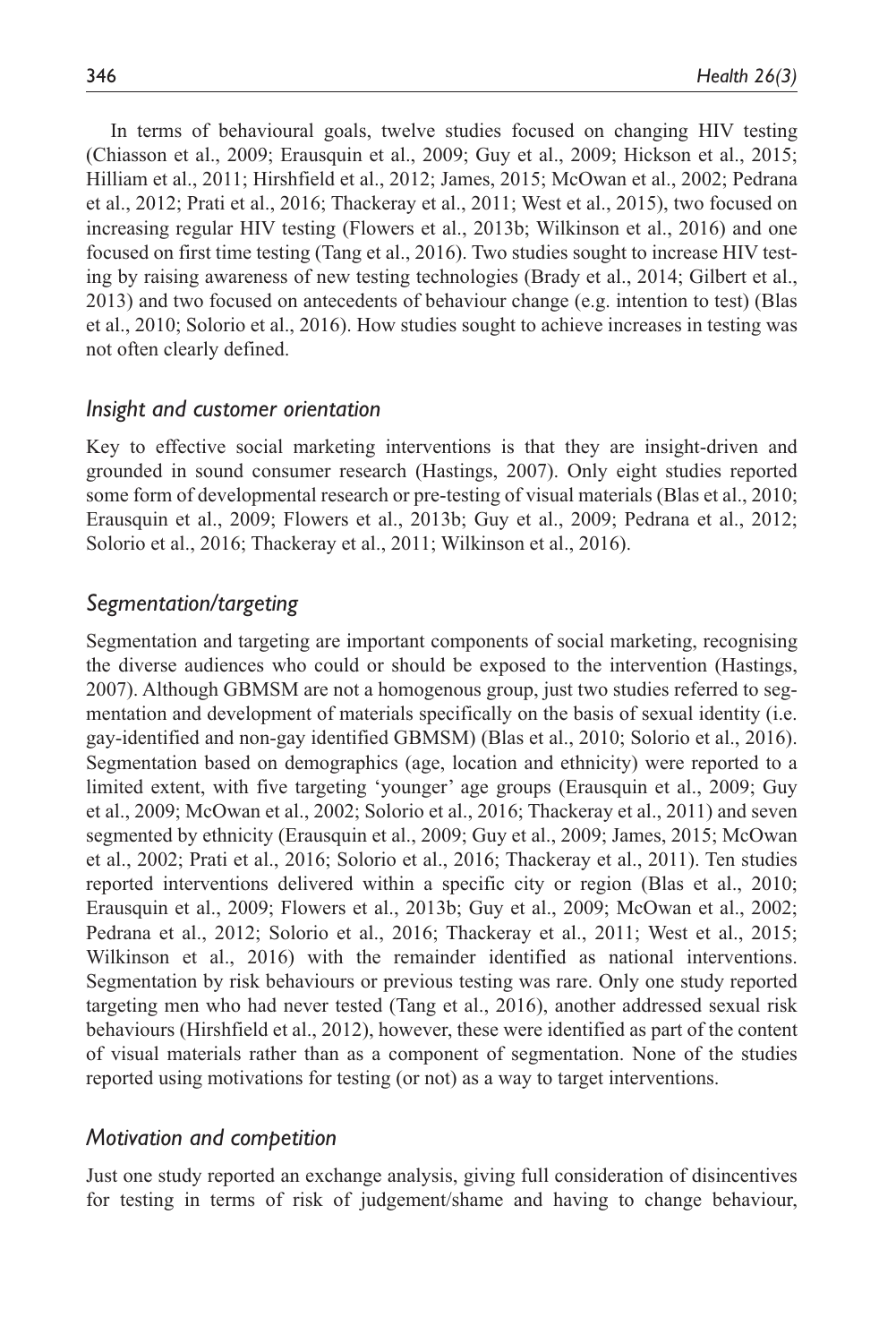compared with the incentive of a sense of responsibility and HIV status knowledge (Thackeray et al., 2011). Other studies implied different issues that may be disincentives (e.g. stigma) but failed to present a clear description or analysis of the perceived and actual costs of interventions compared with perceived and actual benefits. Two studies commented on the time involved in engaging with the intervention in terms of disincentives (Chiasson et al., 2009; Erausquin et al., 2009).

## *Marketing mix*

The marketing mix includes four aspects (*price, product, place* and *promotion*) and the extent to which these were described by the studies included in the review is shown in Supplemental File 2.

Price, the potential costs of a desired behaviour that users have to overcome, can present both internal and external barriers that compete with the appeal of an intervention (Hastings, 2007). While eleven studies reported strategies to overcome competing behaviours and costs (Blas et al., 2010; Chiasson et al., 2009; Guy et al., 2009; Hickson et al., 2015; Hilliam et al., 2011; Hirshfield et al., 2012; Prati et al., 2016; Solorio et al., 2016; Thackeray et al., 2011; West et al., 2015; Wilkinson et al., 2016), the ways in which these strategies were incorporated into interventions were often unclear with only one study providing a detailed exchange analysis (Thackeray et al., 2011).

Product can be defined as the nature and aim of the intervention, the use of branding, frequency/duration, intensity and the content, tone and imagery used. Seventeen studies reported use of an intervention name, brand or logo (Blas et al., 2010; Brady et al., 2014; Chiasson et al., 2009; Flowers et al., 2013b; Gilbert et al., 2013; Guy et al., 2009; Hickson et al., 2015; Hilliam et al., 2011; Hirshfield et al., 2012; James, 2015; McOwan et al., 2002; Pedrana et al., 2012; Prati et al., 2016; Solorio et al., 2016; Tang et al., 2016; West et al., 2015; Wilkinson et al., 2016). Interventions were delivered for up to 14months, although few reported on intensity (e.g. length of time or number of times potential users might engage with visual materials). While interventions used a variety of imagery, the majority used photographs  $(n=9)$  or video footage  $(n=7)$  with only one using a cartoon animation (Tang et al., 2016).

Promotion describes modes of delivery (e.g. posters, radio, TV, YouTube or other materials), with multiple modes generally employed within each intervention (Figure 1). In terms of place, the majority reported that interventions were delivered online  $(n=13)$ , in gay venues  $(n=8)$  or other community settings  $(n=7)$ . Other settings included radio  $(n=3)$ , newspapers/magazines  $(n=3)$  or in clinics  $(n=1)$ .

## *Effectiveness and social marketing mix*

Interventions meeting at least seven of the 11 criteria for high complexity in the use of social marketing mix were defined as having high overall complexity. Complexity was mapped against effectiveness (Table 4). A greater proportion of studies reporting results indicative of behaviour change in the desired direction scored high for overall complexity than other grouped measures of effectiveness. Even so, three of the ineffective interventions were also scored as highly complex, although one of these interventions was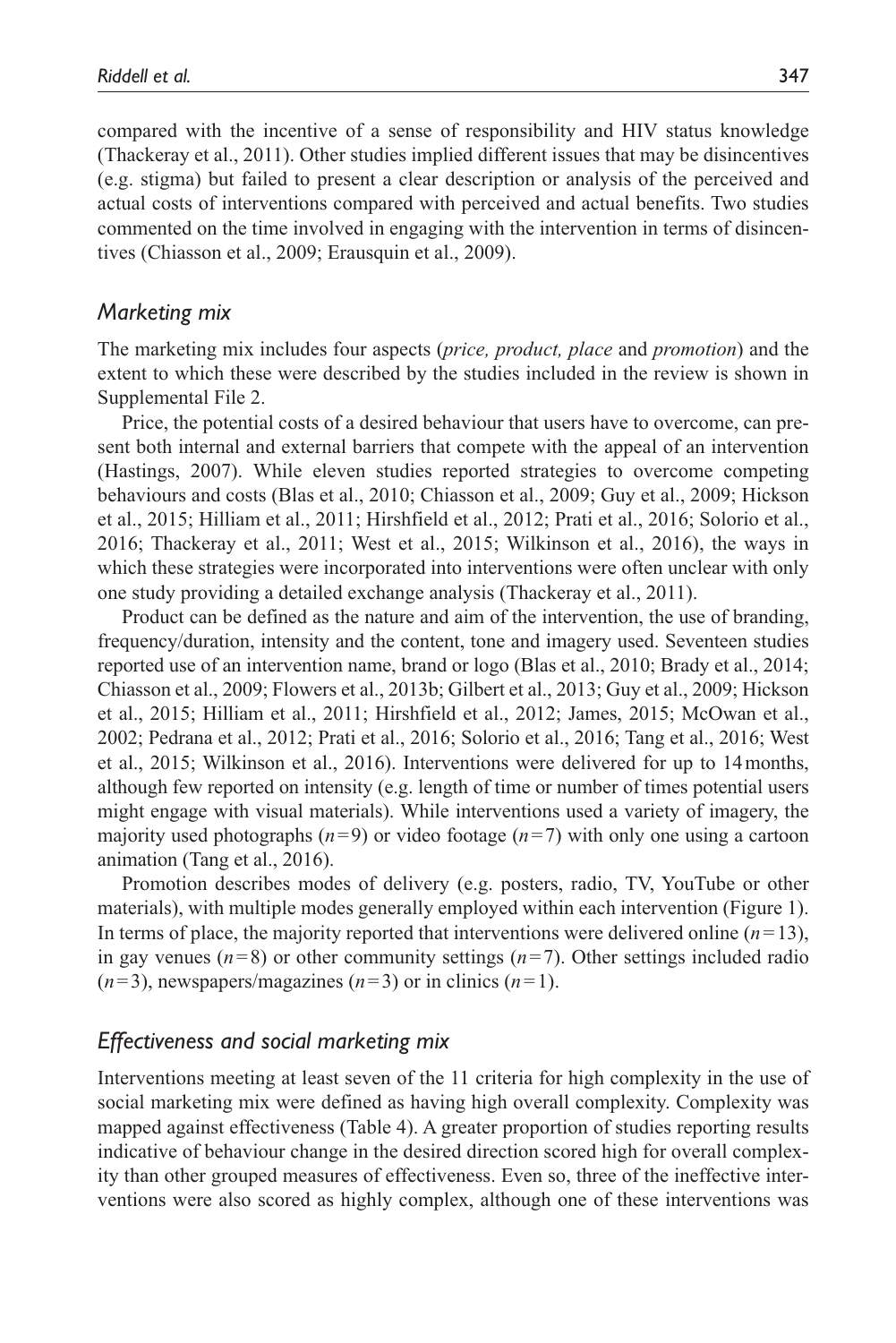

**Figure 1.** Materials explicitly stated as used in interventions (*n*=22)\*. *\**Note some interventions used more than one type of material.

found to be effective within another study (Pedrana et al., 2012; Wilkinson et al., 2016). Customer orientation and segmentation were key aspects of most of the highly complex (and effective) interventions. Despite Prati et al.  $(2016)^1$  being considered a highly complex intervention, it did not appear to use appropriate segmentation, nor report customer orientation or pre-testing of the visual materials and was found to be ineffective.

# *Visual design analysis*

Visual materials were available for 14 interventions (Table 3), with 70 individual items sourced. The findings for the visual analysis relate to these 14 interventions, with the exception of findings relating to social context, which were extracted from intervention descriptions and therefore covers all 22 interventions (Supplemental File 3).

# *Appearance and compositional aspects of the actor(s), settings and props*

Within a visual, the 'actor' is the 'doer' of the action (Jewitt and Oyama, 2004); all but one study (West et al., 2015) featured actors who could be seen as representative of the target audience (GBMSM). Two interventions used images of simulated sexual positions to explicitly identify actors as GBMSM (Flowers et al., 2013b; Guy et al., 2009), one featured an out gay celebrity (James, 2015) and five videos explicitly used narrative or dialogue to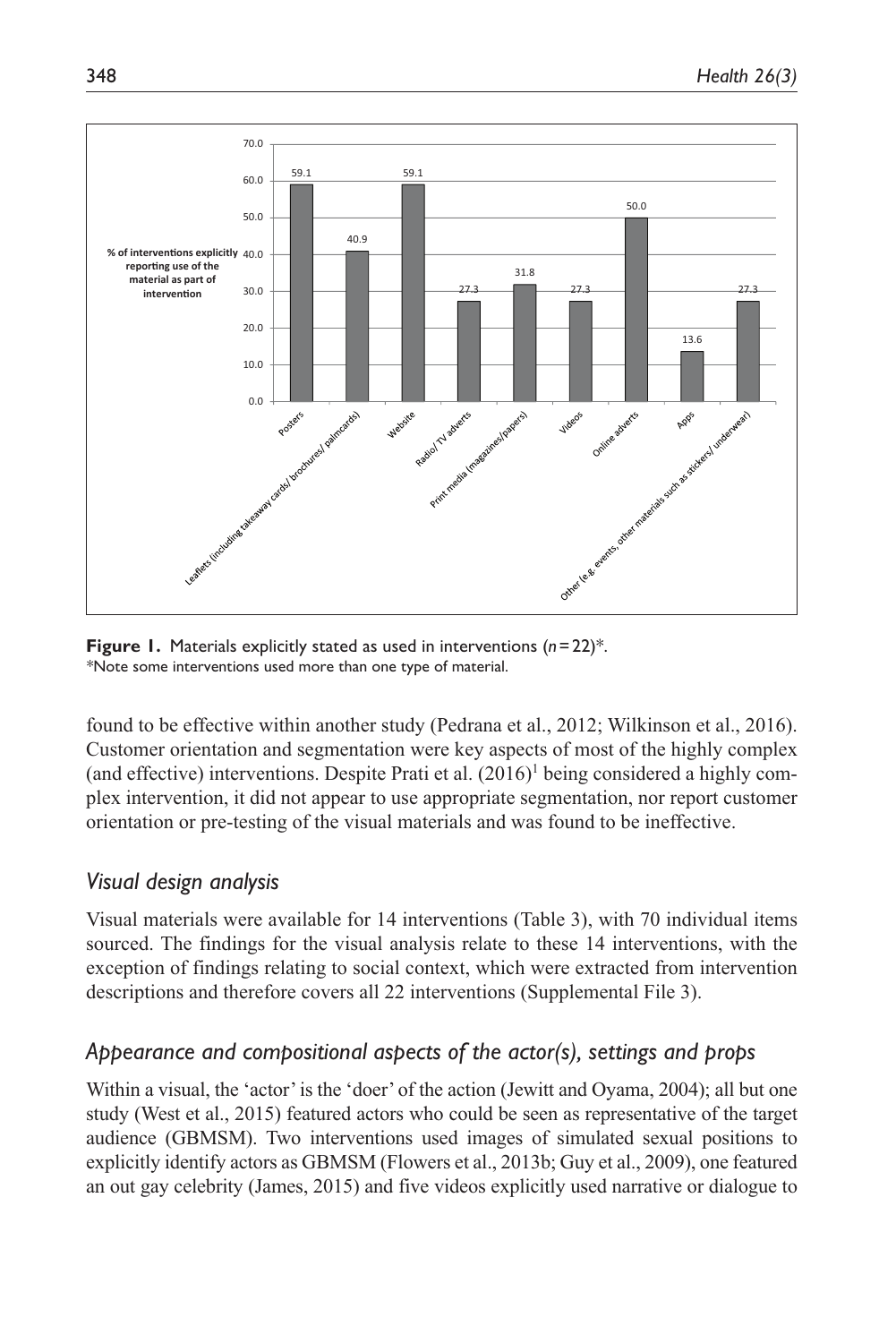| Table 4. Social marketing complexity and intervention effectiveness.                                                                                       |                               |                                                                                                           |                                                            |                                                                 |
|------------------------------------------------------------------------------------------------------------------------------------------------------------|-------------------------------|-----------------------------------------------------------------------------------------------------------|------------------------------------------------------------|-----------------------------------------------------------------|
| Study                                                                                                                                                      | Intervention had no<br>effect | Intervention had an effect on<br>the antecedent of behaviour<br>(e.g. intentions to test or<br>knowledge) | Indicative of some<br>behaviour change<br>positive desired | behaviour change in<br>Indicative of clear<br>desired direction |
| Chiasson et al. (2009) <sup>†</sup> United States of America<br>Brady et al. (2014) <sup>†</sup> England, UK<br>Blas et al. (2010) <sup>†</sup> Lima, Peru | Low overall complexity        |                                                                                                           | Low overall complexity<br>Low overall complexity           |                                                                 |
| Erausquin et al. (2009) Los Angeles County,<br>United States of America                                                                                    |                               |                                                                                                           | High overall complexity                                    |                                                                 |
| Flowers et al. (2013) <sup>†</sup> Glasgow, Scotland                                                                                                       |                               |                                                                                                           |                                                            | High overall complexity<br>High overall complexity              |
| Gilbert et al. (2013)† British Columbia, Canada<br>Guy et al. (2009)† Victoria, Australia                                                                  | High overall complexity       |                                                                                                           |                                                            |                                                                 |
| Hickson et al. (2015) England, UK                                                                                                                          |                               |                                                                                                           | Low overall complexity                                     |                                                                 |
| Hilliam et al. (2011) Scotland, UK                                                                                                                         |                               |                                                                                                           |                                                            | Low overall complexity                                          |
| Hirshfield et al. (2012) <sup>†</sup> United States of America                                                                                             | Low overall complexity        |                                                                                                           |                                                            |                                                                 |
|                                                                                                                                                            |                               |                                                                                                           | High overall complexity                                    |                                                                 |
| James (2015)†, England, UK<br>McOwan et al. (2002)†, England, UK                                                                                           |                               |                                                                                                           |                                                            | High overall complexity                                         |
| Pedrana et al. (2012) <sup>†</sup> Victoria, Australia                                                                                                     |                               |                                                                                                           |                                                            | High overall complexity                                         |
| Prati et al. (2016) <sup>†</sup> Italy                                                                                                                     | High overall complexity       |                                                                                                           |                                                            |                                                                 |
| Solorio et al. (2016), Seattle, USA                                                                                                                        |                               | High overall complexity                                                                                   |                                                            |                                                                 |
| Tang et al. (2016)†, China<br>Thackeray et al. (2011) United States of America<br>West et al. (2015)† England, UK                                          |                               |                                                                                                           |                                                            | Low overall complexity                                          |
|                                                                                                                                                            |                               |                                                                                                           |                                                            | High overall complexity                                         |
|                                                                                                                                                            |                               | Low overall complexity                                                                                    |                                                            |                                                                 |
| Wilkinson et al. (2016) <sup>†</sup> Victoria, Australia                                                                                                   | High overall complexity       |                                                                                                           |                                                            |                                                                 |
| <sup>t</sup> Included in visual analysis.                                                                                                                  |                               |                                                                                                           |                                                            |                                                                 |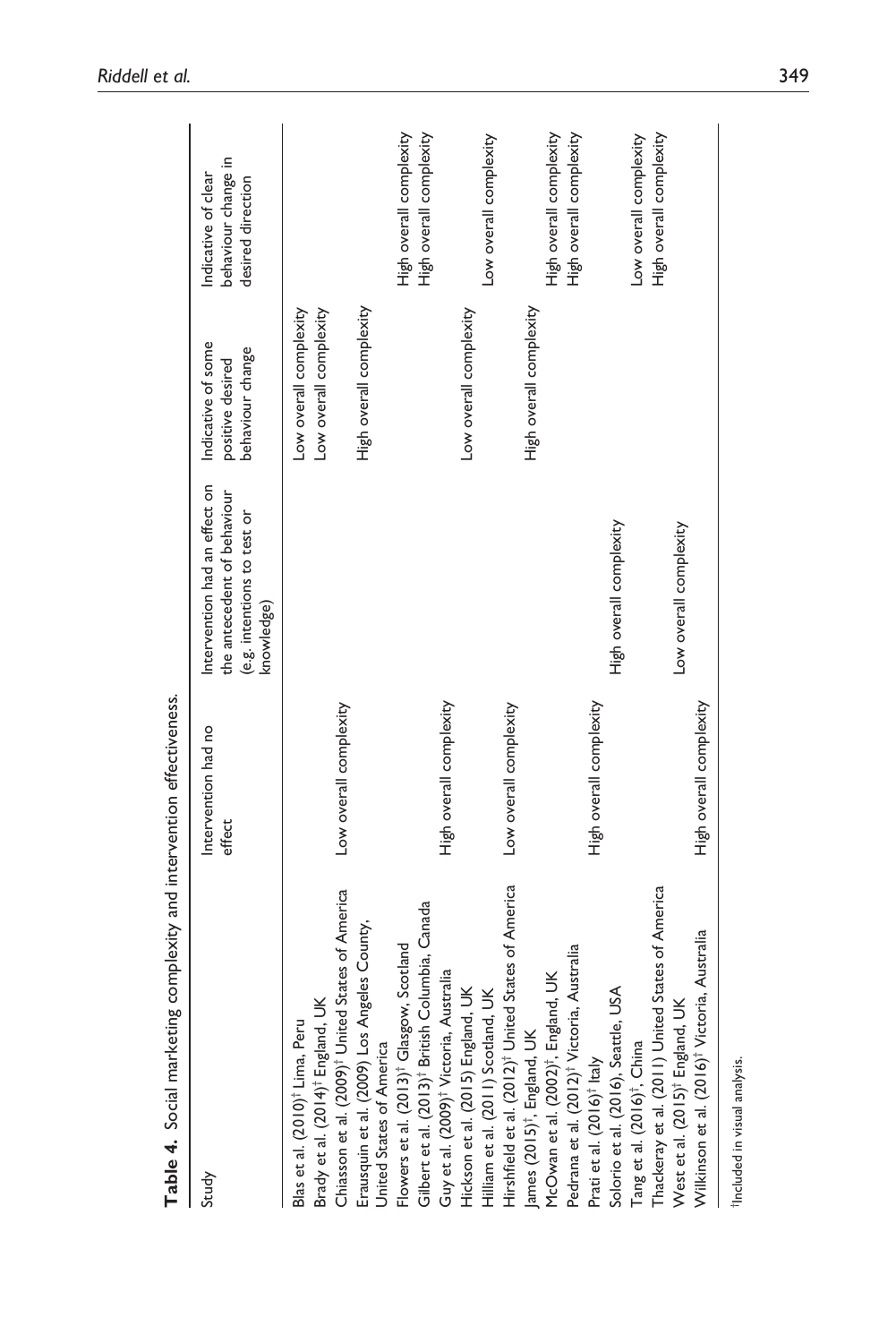communicate actors' sexual orientation. One intervention appeared to use a variety of stereotypical visual clues to identify the actor as GBMSM, for example, exaggerated or overly dramatic expressions (Pedrana et al., 2012; Wilkinson et al., 2016). Actors were generally coded as more attractive than average in the majority of interventions.

Only three visual materials did not include images of people; these instead featured a rumpled bed, a pair of cockerels and text as a graphic element (Brady et al., 2014). Nine of the interventions featured the use of naked or semi-naked actors, likely intended to symbolise sex and convey the subject matter. All of the interventions could be defined as using narrative forms of representation rather than conceptual, in that they intended to depict the actor doing something (e.g. showing someone testing or engaging in sex) (Jewitt and Oyama, 2004).

Interventions involving videos often chose to feature testing procedures, using facial expressions and body language to depict staff as friendly and non-judgemental. Regardless of the mode of delivery, materials were generally composed so that actors were positioned centrally, emphasising the actor. The majority of interventions placed the actors in decontextualized settings and were either staged or dramatised, which reduced the truth-value of the visual. For example, one intervention digitally distorted the image of the actor's body (Pedrana et al., 2012), explicitly referencing anal sex and drawing attention to the actors' genitals. In this intervention, lighting and digital enhancements were used, reminiscent of commercial underwear adverts.<sup>2</sup> Another intervention (McOwan et al., 2002) did the opposite, presenting one of the actors with uneven skin and visible spots, potentially to signal normality and make the actor more 'relatable' to target younger viewers.

### *Social position of the viewer*

The relative position of the viewer and image, contact and point of view can be used to infer meaning. Interventions generally used 'medium' (or 'waist' shots) or close ups (Guy et al., 2009; Hirshfield et al., 2012) to suggest a relationship with viewers that was more social or intimate. Direct eye contact was used within nine of the interventions, engaging viewers through facial expressions described as flirtatious (Pedrana et al., 2012), intense and sexually confident (McOwan et al., 2002), happy and reassuring (Brady et al., 2014; James, 2015), with the remainder described as serious. All interventions placed actors at viewers' eye-level to create an equal power dynamic.

## *Supporting the visual*

All but one intervention featured limited amounts of text, most frequently phrased as instructions or statements (see Figure 2). Interventions generally used eye-catching headlines in bold fonts, with longer sub-headings conveying key messages. However, one intervention used a different approach; a main headline (intervention slogan) in large bold font printed over the male actor's bare chest with three columns of smaller text providing a significantly larger volume of detailed information (McOwan et al., 2002).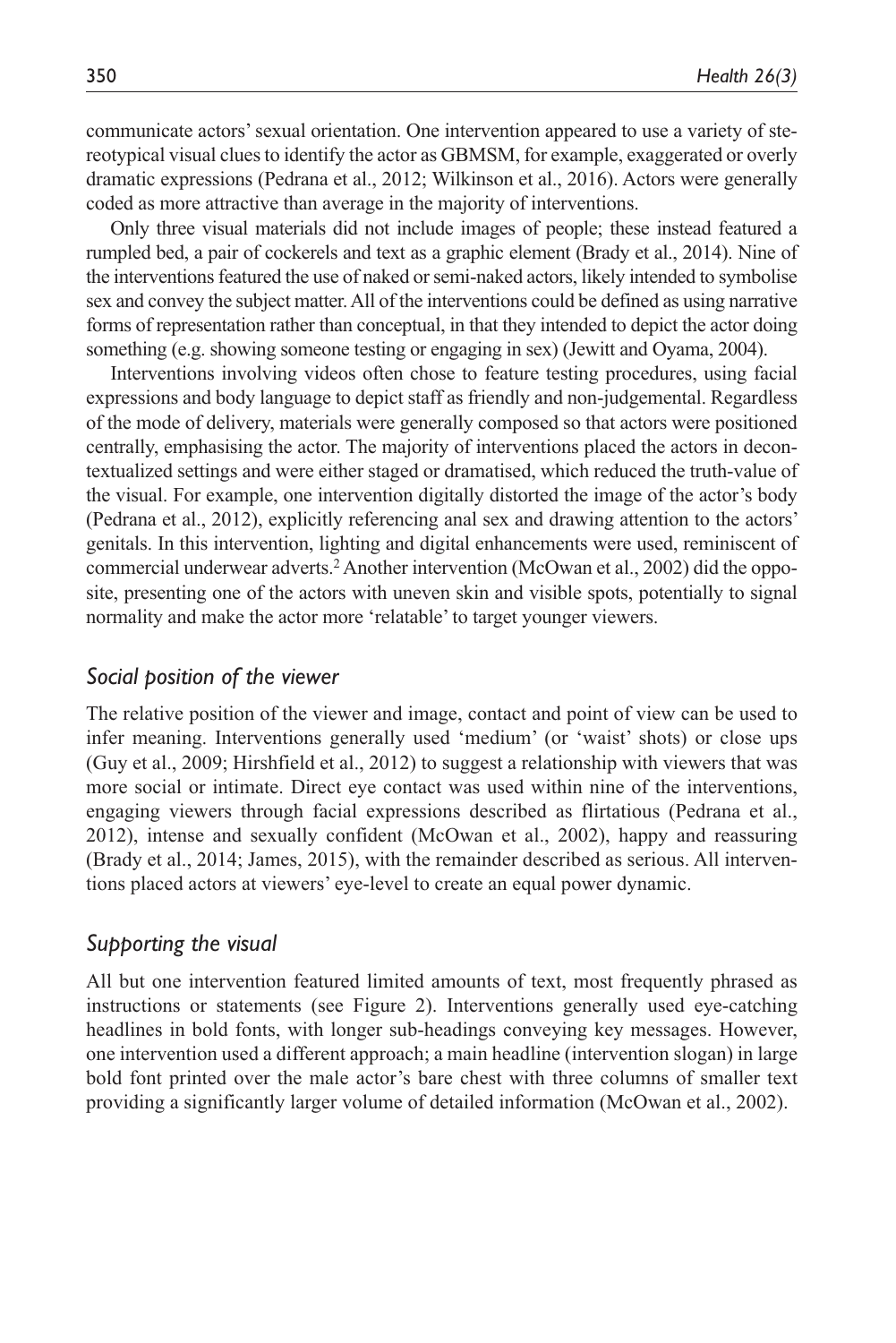

**Figure 2.** Form of text used within interventions (*n*=7) and within materials (*n*=59) that used text in images\*.

*\**Note some materials and interventions used more than one aspect.

# *Social context of viewing*

In relation to the available information concerning the social context of viewing, 15 of the interventions (Blas et al., 2010; Brady et al., 2014; Chiasson et al., 2009; Erausquin et al., 2009; Flowers et al., 2013b; Gilbert et al., 2013; Guy et al., 2009; Hilliam et al., 2011; Hirshfield et al., 2012; James, 2015; McOwan et al., 2002; Pedrana et al., 2012; Solorio et al., 2016; West et al., 2015; Wilkinson et al., 2016) reported placement in GBMSM community locations (e.g. gay friendly venues) while eight (Flowers et al., 2013b; Guy et al., 2009; Hilliam et al., 2011; James, 2015; Pedrana et al., 2012; Prati et al., 2016; Solorio et al., 2016; Wilkinson et al., 2016) reported mainstream locations (e.g. Public transport/bus stop posters) (Table 3). Seven of the interventions were presented in both (Flowers et al., 2013b; Guy et al., 2009; Hilliam et al., 2011; James, 2015; Pedrana et al., 2012; Solorio et al., 2016; Wilkinson et al., 2016), while only one intervention was designed to be run only in mainstream locations (Prati et al., 2016). Three studies did not provide clear information about the locations they were delivered in (Hickson et al., 2015; Tang et al., 2016; Thackeray et al., 2011).

# *Combined effects of visual design elements*

Visually, the image tone could be interpreted as: light-hearted, humorous, sexually arousing, positive, reassuring, serious, informative and emotive, although this was subjective. Given the important role that fear of a positive test result plays as a barrier to HIV testing (Deblonde et al., 2010; Flowers et al., 2013a; Lui et al., 2018), it is perhaps surprising that none of the interventions directly used fear, although we would suggest that it was implied where real or dramatised experiences were depicted.

Interventions were generally considered consistent across multiple modalities, that is, imagery and accompany text were aligned in tone and content. Only one intervention was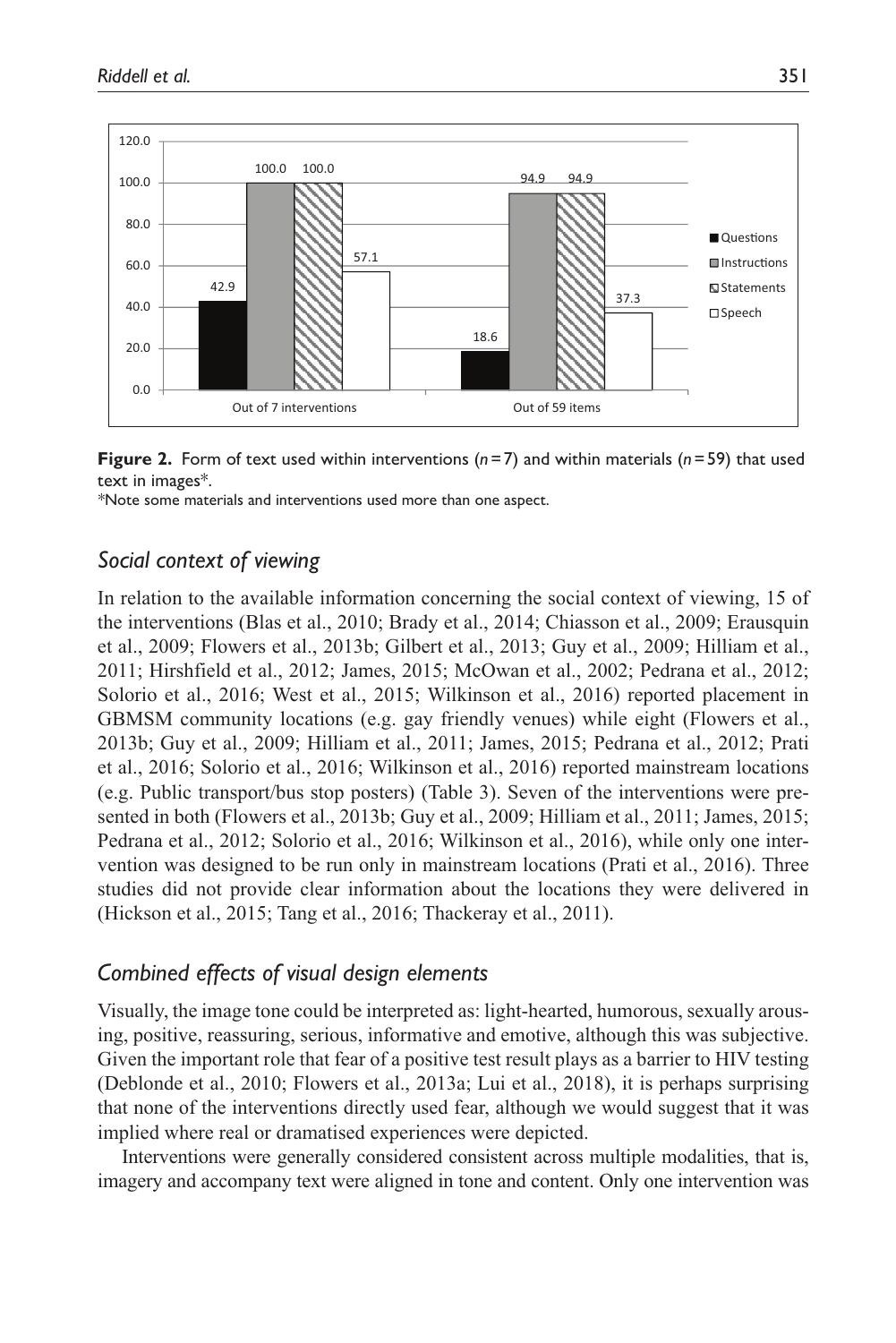highlighted as having contradictory modes, combining a cartoon-style animation, which could be described as childlike and light-hearted, with serious text (Tang et al., 2016).

### *Effectiveness and interventions' visual design*

As visual materials were only obtained for 14 interventions, the results in this section are limited to these (Table 4). Four studies reported results suggesting clear behaviour change (Flowers et al., 2013b; Gilbert et al., 2013; McOwan et al., 2002; Tang et al., 2016) (Table 4), three reported results suggesting some positive change (Blas et al., 2010; Brady et al., 2014; James, 2015) and one reported an effect on the antecedents of behaviour (West et al., 2015). Four studies reported no effect (Chiasson et al., 2009; Guy et al., 2009; Hirshfield et al., 2012; Prati et al., 2016). The remaining intervention had contradictory evaluations, with one study reporting clear behaviour change (Pedrana et al., 2012) while a more recent study, which adopted different analytical techniques and timescales, reported no effect (Wilkinson et al., 2016). Patterning of effectiveness by intervention visual design was complex, with commonalities noted across all levels of effectiveness.

# **Discussion**

The current paper is part of a series of papers presenting findings from a systematic review exploring evidence related to mass media and communication interventions to increase HIV testing among GBMSM. More detailed analysis relating to intervention effectiveness (McDaid et al., 2019), the active content of interventions (Flowers et al., 2019) and affect used within interventions (Langdridge et al., 2020) can be found elsewhere.

The current analyses employed rigorous data extraction tools to attempt to identify the common social marketing principles and visual design elements associated with effectiveness across a range of HIV testing campaigns. Our findings suggest that there are key features used across campaigns – standard visual content, high complexity of intervention and key messages – which form the basis of most HIV testing interventions.

As previously stated, the current findings suggest that none of the interventions involved in the study explicitly attempted to address fear of a positive HIV test result, which is surprising given previous evidence suggesting that fear of the result may result in avoidance of testing (Deblonde et al., 2010; Flowers et al., 2013a; Lui et al., 2018). Whilst the current findings do consider the overall tone of the content, a more detailed discussion of affect within these interventions can be found in Langdridge et al. (2020).

It is important to recognise the key role that social marketing principles play in guiding the processes used to develop effective interventions. The use of formative or pretesting sessions and meaningful evaluations of intervention acceptability and adherence can not only confirm acceptability of potential interventions but may also serve to introduce novel ideas regarding visuals or delivery methods which may be more effective within the target population (see Figure 3).

Despite the important role that pre-testing can play in intervention development, and in line with previous reviews (Noar et al., 2007), our study found very few of the studies reported formative or pre-testing sessions, which in turn limits our understanding of how key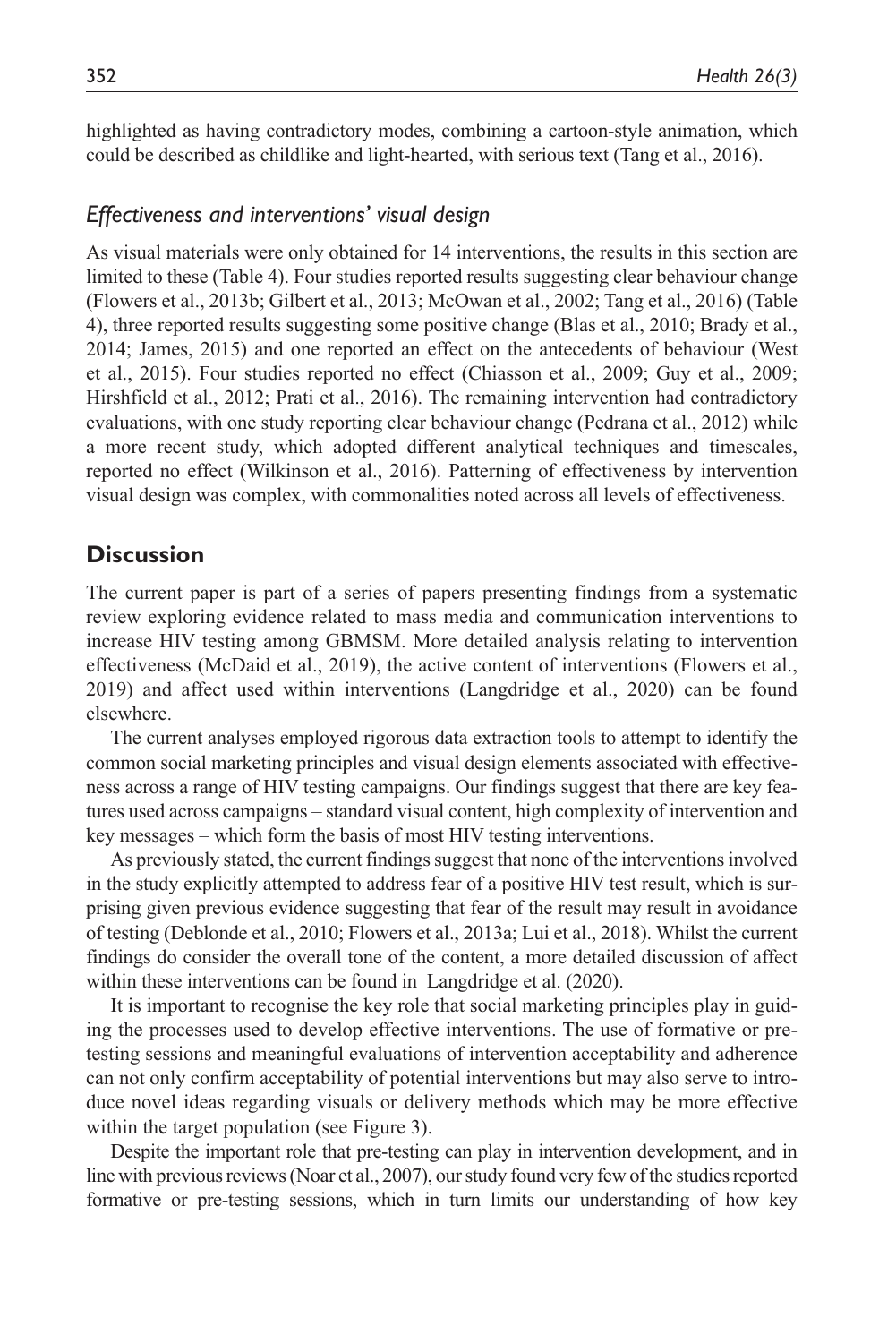

**Figure 3.** Process of developing and evaluating interventions.

intervention messages originated and were adapted to appeal to the target population and cultural context. Included studies that did report pre-testing employed focus groups to identify key messages, for example, around information provision/addressing reasons for testing (or not), or the practicalities of the intervention (e.g. use of subtitles in videos/leaflets/posters, etc) (Blas et al., 2010; Erausquin et al., 2009; Flowers et al., 2013b; Guy et al., 2009; Pedrana et al., 2012; Solorio et al., 2016; Thackeray et al., 2011; Wilkinson et al., 2016). However, these studies still presented limited information as to the decision-making processes related to the origin of key intervention messages. Few studies referred to the use of the pre-testing sessions in terms of specifying or selecting visual designs, with those that did providing very limited information regarding the selection of images for initial consultation.

Without information related to pre-testing, we question whether the consistent use of sexualised imagery reflects their effectiveness within the target population or simply because they have become normalised in interventions within GBMSM populations. Similarly, we are unclear if consistent use of sexualised imagery has resulted in viewers becoming desensitised, leading to the use of increasingly more explicit imagery in an attempt to attract attention in a way not typically seen in other populations

The wider social context is also important in interpreting visual materials; societal norms, stereotypes, stigmas and controversies may influence how visuals are viewed. Within the current study many of the interventions were drawn from outside the UK, thus it was difficult for us to comment on these nuanced contextual aspects. However, two of the interventions could be interpreted as reinforcing stereotyped norms of GBMSM as 'promiscuous' and sexual 'risk-takers' (Flowers et al., 2013b; Gilbert et al., 2013) with several visuals depicting sexual encounters in public places (Gilbert et al., 2013). Although, it is important to note that the limited information regarding pre-testing, or on how representative GBMSM involved in this might be, means we are unable to determine the level of involvement GBMSM may have had in the creation of these images and thus how culturally specific these messages were.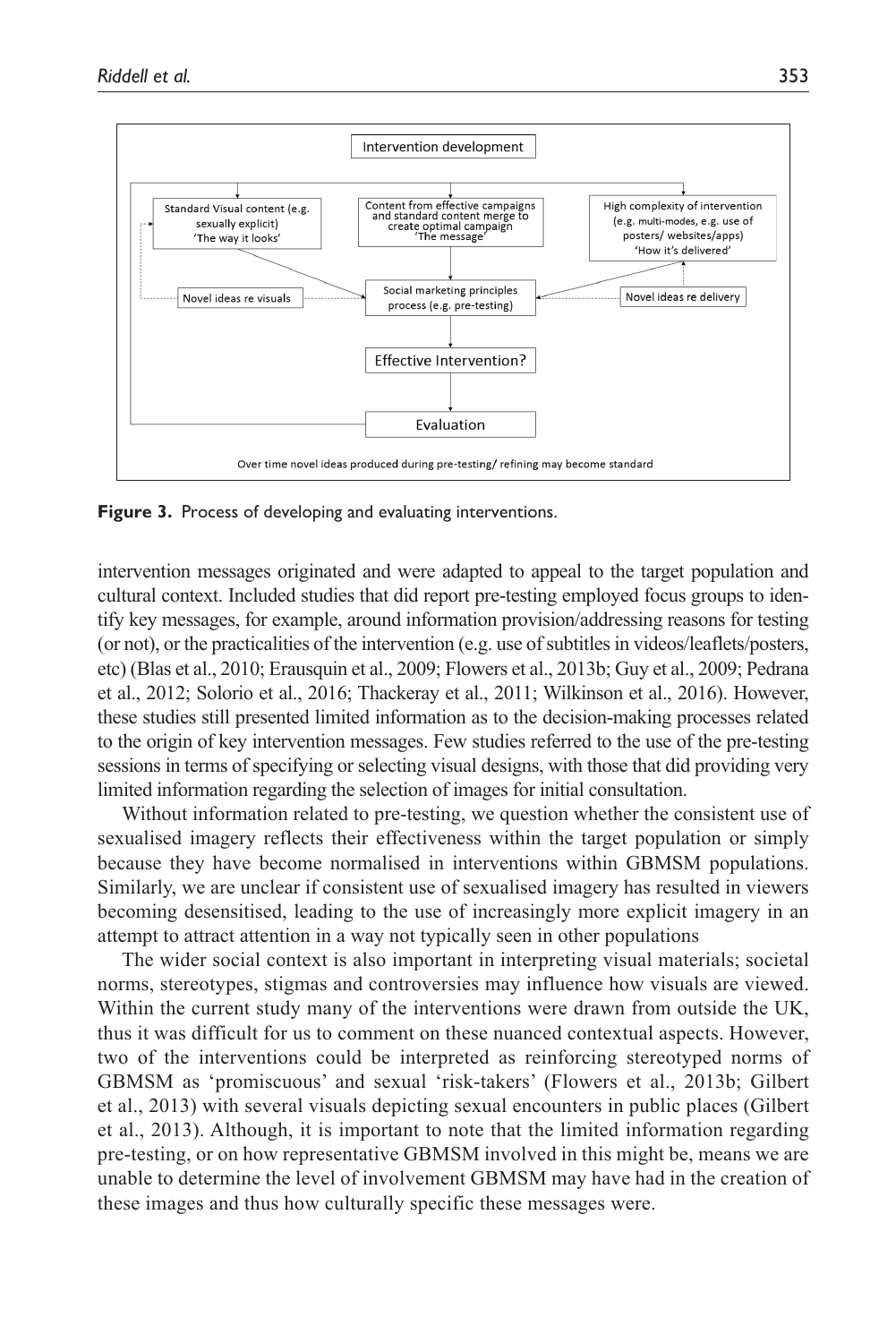Drumhiller et al. (2018) suggested that some intervention recipients may prefer images that are more broadly relatable, less stereotypical and not identifiable as GBMSM, to avoid stigmatising GBMSM as solely affected by HIV. As more extensive formative research is associated with a greater likelihood of impact (Stead et al., 2007), we would suggest that this should be a key part of the development process and should be clearly described when reporting on the intervention. Such formative research should relate not only to the positive, but also to potentially harmful effects that images may have on the viewers (Drumhiller et al., 2018).

However, we recognise that the absence of process evaluations or intervention manuals within our review limits our understanding of the intervention development; indeed these principles may have been adhered to within the development process but not explicitly stated within the literature identified. As a result, we suggest that future interventions need to be explicit regarding their use of social marketing principles and the process of intervention development.

Finally, a lack of information regarding comparable interventions both within the country of origin and in terms of the context of viewing, including other materials adjacent to the intervention, results in difficulties assessing the originality of the interventions. Again, information relating to development and pre-testing is vital in our understanding of how interventions are developed in consultation with the local target population in order to fully appreciate the specific cultural context.

#### *Strengths and limitations*

We decided to include all available visual materials on the basis that in addition to decoding the meaning of visual materials, we also sought to identify patterns of effectiveness. This differs from the standard approach used in semiotic studies, which presents detailed case studies of relatively few images deemed conceptually interesting (Rose, 2016).

Our limited understanding of the social context in which images were viewed may have limited our ability to understand the role of other factors on effectiveness. The researchers who led data extraction, coding and interpretation were cisgender, heterosexual women living in the UK and as such not the intended target audience. This meant identifying specific cultural references was challenging, unless explicitly discussed in intervention descriptions. For example, where an intervention featured an unfamiliar celebrity or logo it was not possible to draw conclusions about the meaning attributed to the inclusion of the person/logo, unless explicitly stated. Studies rarely provided detailed information or images to describe how visual materials were presented within each setting, and what other images were adjacent. For example, sexualised, or sexually explicit images, if presented within a context in which these images were expected, may 'blend in' with other interventions, potentially reducing their impact.

In the current study, we also recognise that the researchers may have misinterpreted visual images based on their own assumptions and sociocultural norms, particularly when conducting visual analysis of subjective elements, for example, relative attractiveness of actors. While data extraction tools were developed in such a way as to reduce the impact of this on the current findings, these limitations in analysing interventions from other countries should be recognised in terms of analysis and applicability.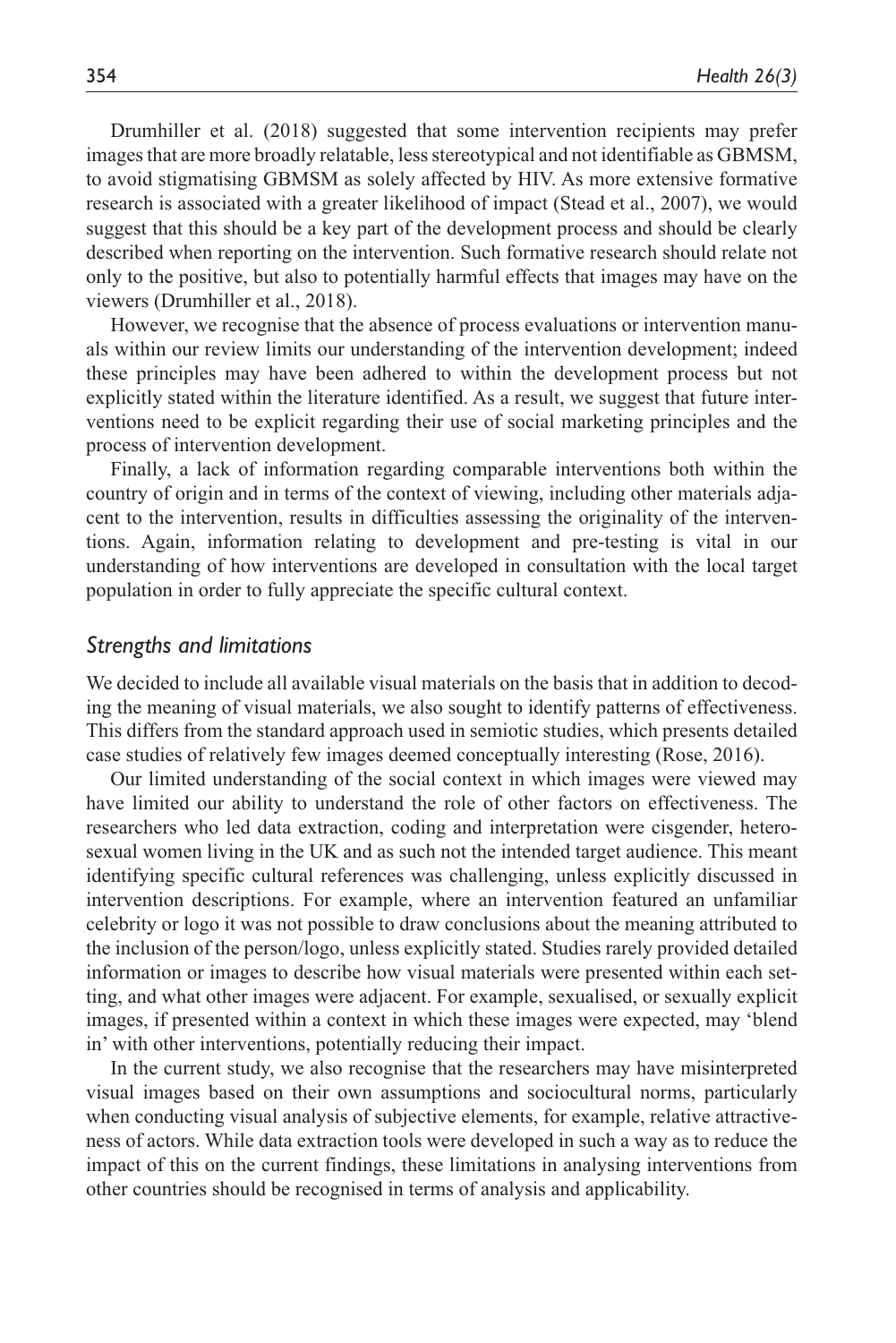Finally, whilst intervention descriptions often lacked detail, they did, at times, contain information that may have influenced our perception of visual materials, even at a subconscious level. For example, where descriptions detailed targeting specific groups, researchers may subconsciously code visual materials to interpret actor choices as more or less representative of the target audience in a way they might not have without this information. To aid transparency of coding, visual materials were coded separately from intervention descriptions, and visual aspects were only coded if they could be 'read' directly from the visual material. We acknowledge this limitation both in coding, and the resulting analysis and interpretation.

While we acknowledge limitations within the current study, a follow up study (Flowers et al., Forthcoming; Teal et al., Forthcoming) invited GBMSM to take part in workshops where we presented a subset of these visual materials in order to ascertain their views on the images. Views gathered during these workshops validated and enriched the above findings within the target audience, although we recognise that some cultural nuances may still have been missed. For example, men generally agreed with the interpretation that images were designed in such a way that GBMSM were the obvious target of the intervention, with many of the men commenting on the sexually explicit nature of the images (both positively and negatively).

# **Conclusion**

The current study has provided insights into imagery consistently used within social marketing interventions for HIV testing. Our results have identified aspects of visual design that appear to be consistent across the included interventions and suggest the consistent use of high complexity within effective interventions. However, we would suggest that this is only part of intervention development, and that social marketing principles are key to driving the development process, in particular the use of pre-testing of interventions.

Intervention developers may wish to use components identified as 'standard' content or those specifically linked to effective interventions as a basis for intervention development, however relying solely on existing literature may prohibit the development of novel interventions that may prove more effective. Thus, the key to engaging target populations in future interventions is ensuring that those developing interventions are open to new ways of presenting messages which are pre-tested or developed with the target audience.

Within the current study, we found intervention descriptions rarely explicitly discussed social marketing principles, supplied images in situ or provided detailed descriptions of the cultural, political and services context within which the intervention was delivered. In order for intervention developers to learn from previous interventions, we believe that this information is vital. While we recognise that this may reflect a gap in reporting, detailed intervention descriptions, which explicitly discuss social marketing principles such as motivation and competition and are explicit around decisions relating to intervention material development (e.g. choice of image) are essential for future development.

Very few interventions reported on unintended consequences or negative consequences of interventions. Effective intervention development requires an understanding of both what works, and where interventions may have either no effect or negative consequences, for example, discouraging testing.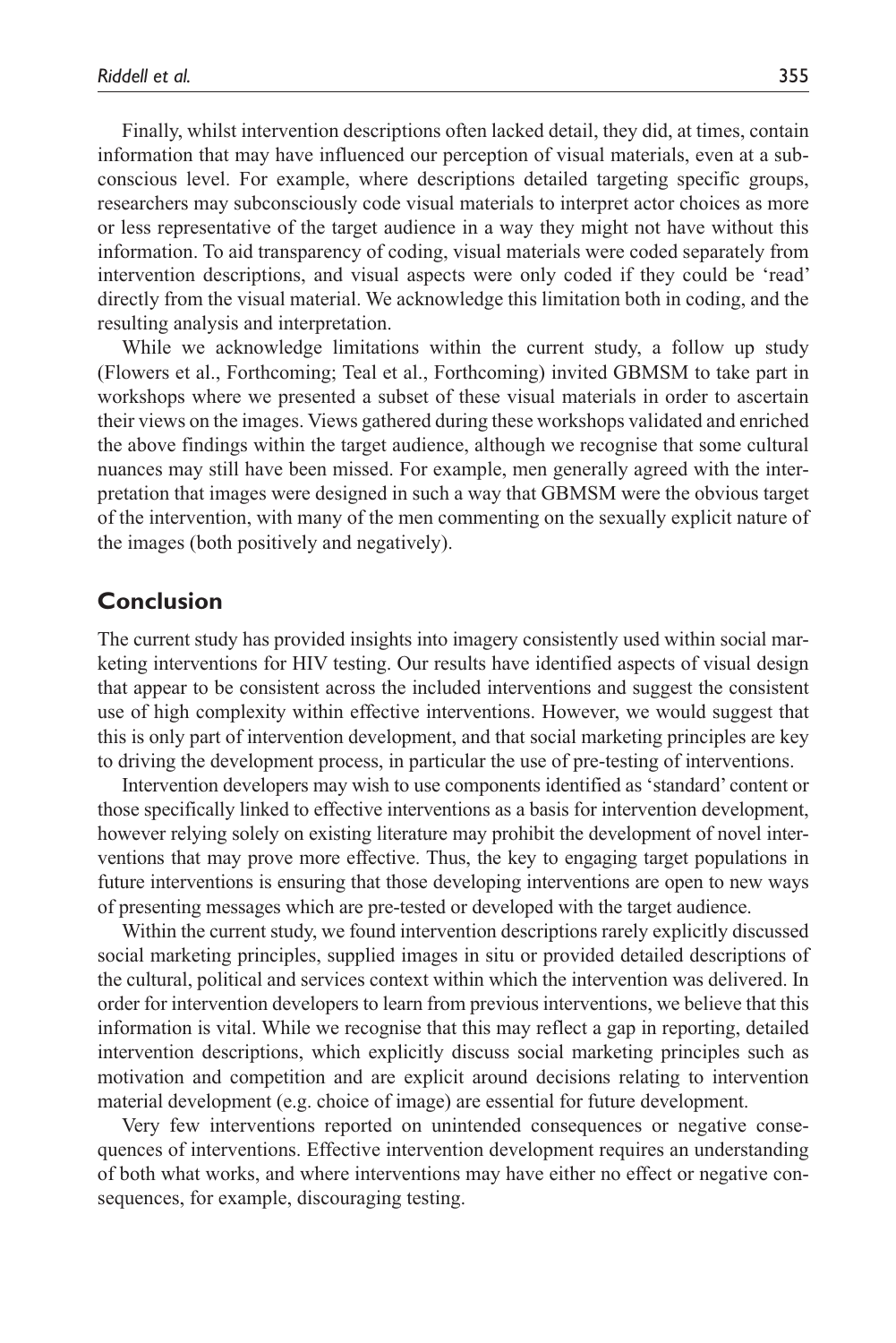Finally, while our findings relate specifically to HIV testing interventions, we feel that the broad concepts included within Figure 3 are applicable across all intervention design. An openness to novel ideas relating to visual aspects and delivery is key to ensuring that interventions are effective and keep pace with the needs of the target population.

## **Acknowledgements**

We thank Candida Fenton, Information Scientist at MRC/CSO SPHSU for advice and support in developing the search strategy and conducting the literature searches. We thank the Steve Retson Project Social Marketing Campaign Advisory Group for their support and advice in the development of this project and Dr Andry Cruz Diaz for translation services.

## **Author contributions**

L.McD. and P.F. co-designed and sought funding for the project. L.McD. led the study, overseeing data collection and analysis, which were conducted by J.R. and N.B. G.T. led the creation of visual design elements data extraction tools and visual design elements analysis. J.R. wrote first draft of the paper. All authors were actively involved with each step of the research processes up to and including drafting the paper. All authors approved the final version.

## **Declaration of conflicting interests**

The author(s) declared no potential conflicts of interest with respect to the research, authorship, and/or publication of this article.

# **Funding**

The author(s) disclosed receipt of the following financial support for the research, authorship and/ or publication of this article: This study was funded by NHS Greater Glasgow and Clyde. L.McD., J.R. and P.F. are funded by the UK Medical Research Council (MRC) and Scottish Government Chief Scientist Office (CSO) at the MRC/CSO Social & Public Health Sciences Unit, University of Glasgow (MC\_UU\_12017/11, SPHSU11; MC\_UU\_12017/12, SPHSU12). N.B. was funded by the UK Medical Research Council (MRC) and Scottish Government Chief Scientist Office (CSO) at the MRC/CSO Social & Public Health Sciences Unit, University of Glasgow (MC\_UU\_12017/11, SPHSU11).

# **ORCID iD**

Julie Riddell <https://orcid.org/0000-0002-8084-4566>

# **Supplemental material**

Supplemental material for this article is available online.

# **Notes**

- 1. Whilst the 'United against Aids' campaign was not focused on any one population, they used a variety of different characters to promote the message that 'AIDs is everyone's concern'. The study aimed to gather information regarding campaign awareness and impact in three sample groups; general population, MSM and migrants.
- 2. Image depicted an attractive male with tanned, sculpted muscles and unblemished skin, dressed only in white fitted underpants.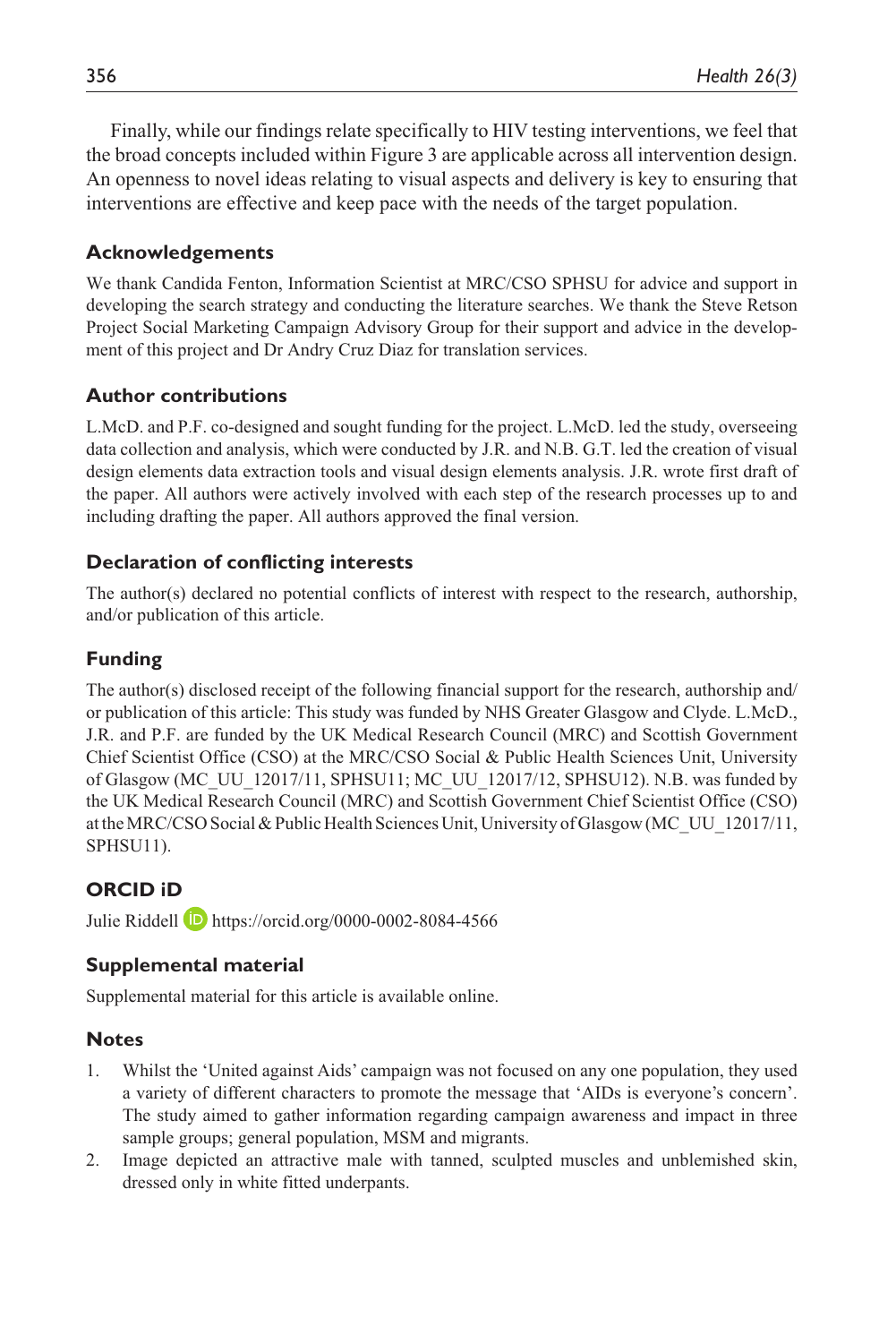#### **References**

- Blas MM, Alva IE, Carcamo CP, et al. (2010) Effect of an online video-based intervention to increase HIV testing in men who have sex with men in Peru. *PLoS ONE* 5(5): e10448.
- Brady M, Nardone A, Buenaventura E, et al. (2014) Home HIV sampling linked to national HIV testing campaigns: A novel approach to improve HIV diagnosis. *HIV Medicine* 15: 7–8.
- Carmona C and O'Rourke D (2015) HIV testing: Increasing uptake among people who may have undiagnosed HIV: Evidence review on: The most effective ways to increase the uptake of HIV testing to reduce undiagnosed HIV among people who may have been exposed to it. In: guidelines N (ed.). London: NICE.
- Chiasson MA, Shaw FS, Humberstone M, et al. (2009) Increased HIV disclosure three months after an online video intervention for men who have sex with men (MSM). *AIDS Care* 21: 1081–1089.
- Clarke AE (2005) *Situational Analysis: Grounded Theory after the Postmodern Turn*. Thousand Oaks, CA: SAGE.
- Clutterbuck D, Asboe D, Barber T, et al. (2018) 2016 United Kingdom national guideline on the sexual health care of men who have sex with men. *International journal of STD & AIDS*: 956462417746897.
- Conserve DF, Jennings L, Aguiar C, et al. (2017) Systematic review of mobile health behavioural interventions to improve uptake of HIV testing for vulnerable and key populations. *Journal of Telemedicine and Telecare* 23: 347–359.
- Deblonde J, De Koker P, Hamers FF, et al. (2010) Barriers to HIV testing in Europe: A systematic review. *The European Journal of Public Health* 20: 422–432.
- Drumhiller K, Murray A, Gaul Z, et al. (2018) 'We Deserve Better!': Perceptions of HIV testing campaigns among black and Latino MSM in New York city. *Archives of Sexual Behavior* 47: 289–297.
- Erausquin JT, Duan N, Grusky O, et al. (2009) Increasing the reach of HIV testing to young Latino MSM: Results of a pilot study integrating outreach and services. *Journal of Health Care for the Poor & Underserved* 20: 756–765.
- Evans WD (2006) How social marketing works in health care. *BMJ* 332: 1207–1210.
- Firestone R, Rowe CJ, Modi SN, et al. (2017) The effectiveness of social marketing in global health: A systematic review. *Health Policy Plan* 32: 110–124.
- Flowers P, Knussen C, Li J, et al. (2013a) Has testing been normalized? An analysis of changes in barriers to HIV testing among men who have sex with men between 2000 and 2010 in Scotland, UK. *HIV medicine* 14: 92–98.
- Flowers P, Laidlaw R, Riddell J, et al. (Forthcoming) Integrating diverse analyses for intervention development: A mass media intervention to increase appropriate HIV testing amongst gay men and other men who have sex with men.
- Flowers P, McDaid LM and Knussen C (2013b) Exposure and impact of a mass media campaign targeting sexual health amongst Scottish men who have sex with men: An outcome evaluation. *BMC Public Health* 13: 737.
- Flowers P, Riddell J, Boydell N, et al. (2019) What are mass media interventions made of? Exploring the active content of interventions designed to increase HIV testing in gay men within a systematic review. *British Journal of Health Psychology* 24: 704–737.
- Gilbert M, Cook D, Steinberg M, et al. (2013) Targeting screening and social marketing to increase detection of acute HIV infection in men who have sex with men in Vancouver, British Columbia. *AIDS* 27: 2649–2654.
- Guy R, Goller J, Leslie D, et al. (2009) No increase in HIV or sexually transmissible infection testing following a social marketing campaign among men who have sex with men. *Journal of Epidemiology and Community Health* 63: 391–396.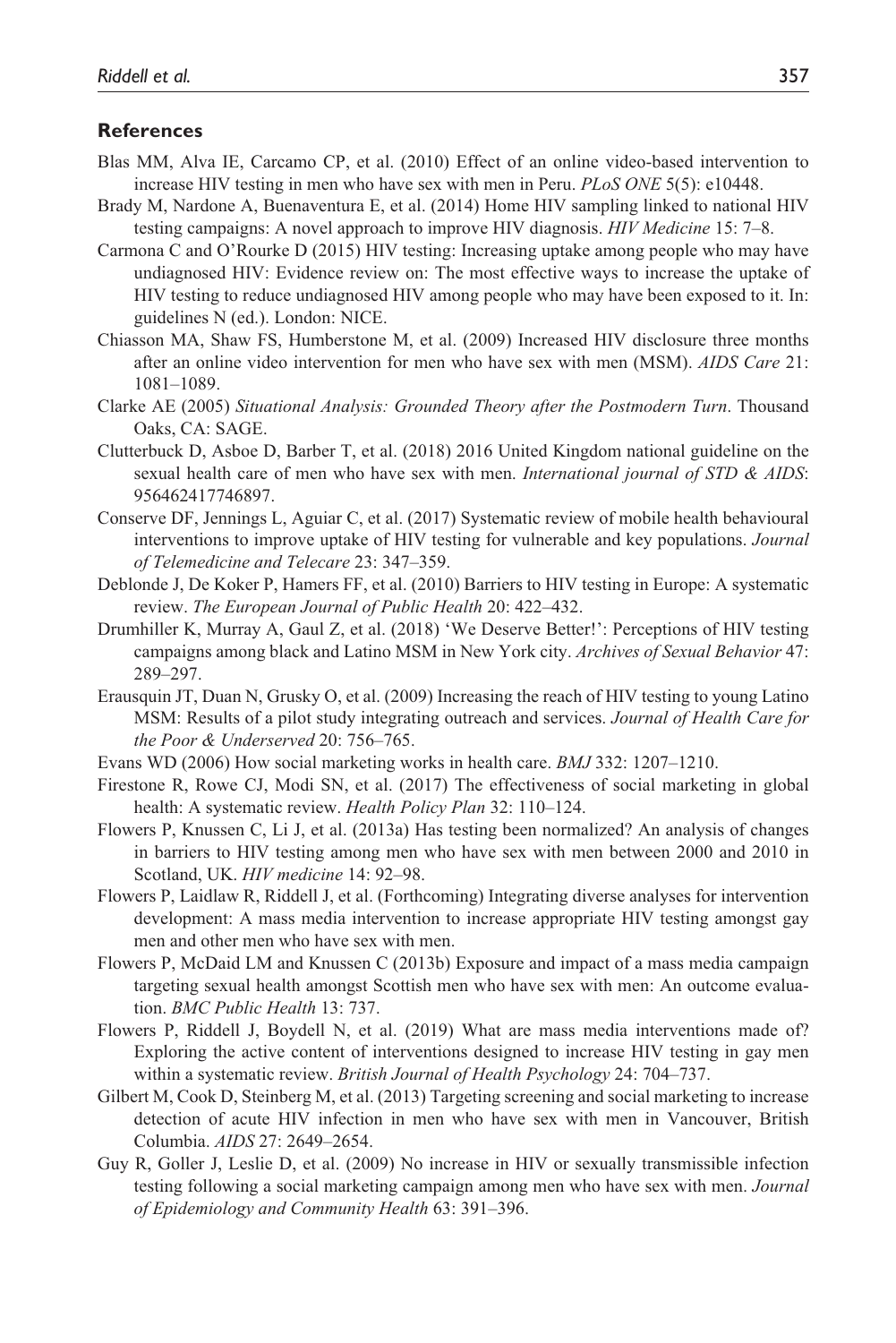- Hastings G (2007) *Social Marketing: Why Should the Devil have all the Best Tunes?* London: Butterworth-Heinemann.
- Hickson F, Tomlin K, Hargreaves J, et al. (2015) Internet-based cohort study of HIV testing over 1 year among men who have sex with men living in England and exposed to a social marketing intervention promoting testing. *Sexually Transmitted Infections* 91: 24–30.

Hilliam A, Fraser L and Turner L (2011) *HIV Wake-Up Campaign Evaluation*. Scotland: NHS.

- Hirshfield S, Chiasson MA, Joseph H, et al. (2012) An online randomized controlled trial evaluating HIV prevention digital media interventions for men who have sex with men. *PLoS ONE* 7(10): e46252.
- James C (2015) National HIV testing week: How ambitious expansion is being achieved through widening stakeholder engagement. *HIV Medicine* 16: 54–55.
- Jewitt C (2009) *The Routledge Handbook of Multimodal Analysis*. London: Routledge.
- Jewitt C and Oyama R (2001) Visual meaning: A social semiotic approach. *Handbook of Visual Analysis* 134: 156.
- Jewitt C and Oyama R (2004) *The Handbook of Visual Analysis*. Los Angeles, CA: SAGE.
- Kress GR and Van Leeuwen T (1996) *Reading Images: The Grammar of Visual Design*. London: Routledge.
- Langdridge D, Flowers P, Riddell J, et al. (2020) A qualitative examination of affect and ideology within mass media interventions to increase HIV testing with gay men garnered from a systematic review. *British Journal of Health Psychology*. Epub ahead of print 31 July 2020. [DOI: 10.1111/bjhp.12461.](DOI: 10.1111/bjhp.12461)
- Lee NR and Kotler P (2011) *Social Marketing: Influencing Behaviors for Good*. London: SAGE.
- Lui CW, Dean J, Mutch A, et al. (2018) HIV testing in men who have sex with men: A follow-up review of the qualitative literature since 2010. *AIDS and Behavior* 22: 593–605.
- May M, Gompels M, Delpech V, et al. (2011) Impact of late diagnosis and treatment on life expectancy in people with HIV-1: UK Collaborative HIV Cohort (UK CHIC) Study. *BMJ* 343: d6016.
- McDaid L, Riddell J, Teal G, et al. (2019) The effectiveness of social marketing interventions to improve HIV testing among gay, bisexual and other men who have sex with men: A systematic review. *AIDS and Behavior* 23(9): 2273–2303.
- McDaid LM, Aghaizu A, Frankis J, et al. (2016) Frequency of HIV testing among gay and bisexual men in the UK: Implications for HIV prevention. *HIV Medicine* 17: 683–693.
- McOwan A, Gilleece Y, Chislett L, et al. (2002) Can targeted HIV testing campaigns alter healthseeking behaviour? *AIDS Care* 14: 385–390.
- Nakagawa F, Lodwick RK, Smith CJ, et al. (2012) Projected life expectancy of people with HIV according to timing of diagnosis. *AIDS* 26: 335–343.
- Nash S, Desai S, Croxford S, et al. (2018) *Progress Towards Ending the HIV Epidemic in the United Kingdom: 2018 Report*. London: Public Health England.
- Noar SM, Benac CN and Harris MS (2007) Does tailoring matter? Meta-analytic review of tailored print health behavior change interventions. *Psychological Bulletin* 133: 673–693.
- Olawepo JO, Pharr JR and Kachen A (2018) The use of social marketing campaigns to increase HIV testing uptake: A systematic review. *AIDS Care* 31(2): 153–162.
- Pedrana A, Hellard M, Guy R, et al. (2012) Stop the drama downunder: A social marketing campaign increases HIV/sexually transmitted infection knowledge and testing in Australian gay men. *Sexually Transmitted Diseases* 39: 651–658.
- Prati G, Mazzoni D, Cicognani E, et al. (2016) Evaluating the persuasiveness of an HIV mass communication campaign using gain-framed messages and aimed at creating a superordinate identity. *Health Communication* 31: 1097–1104.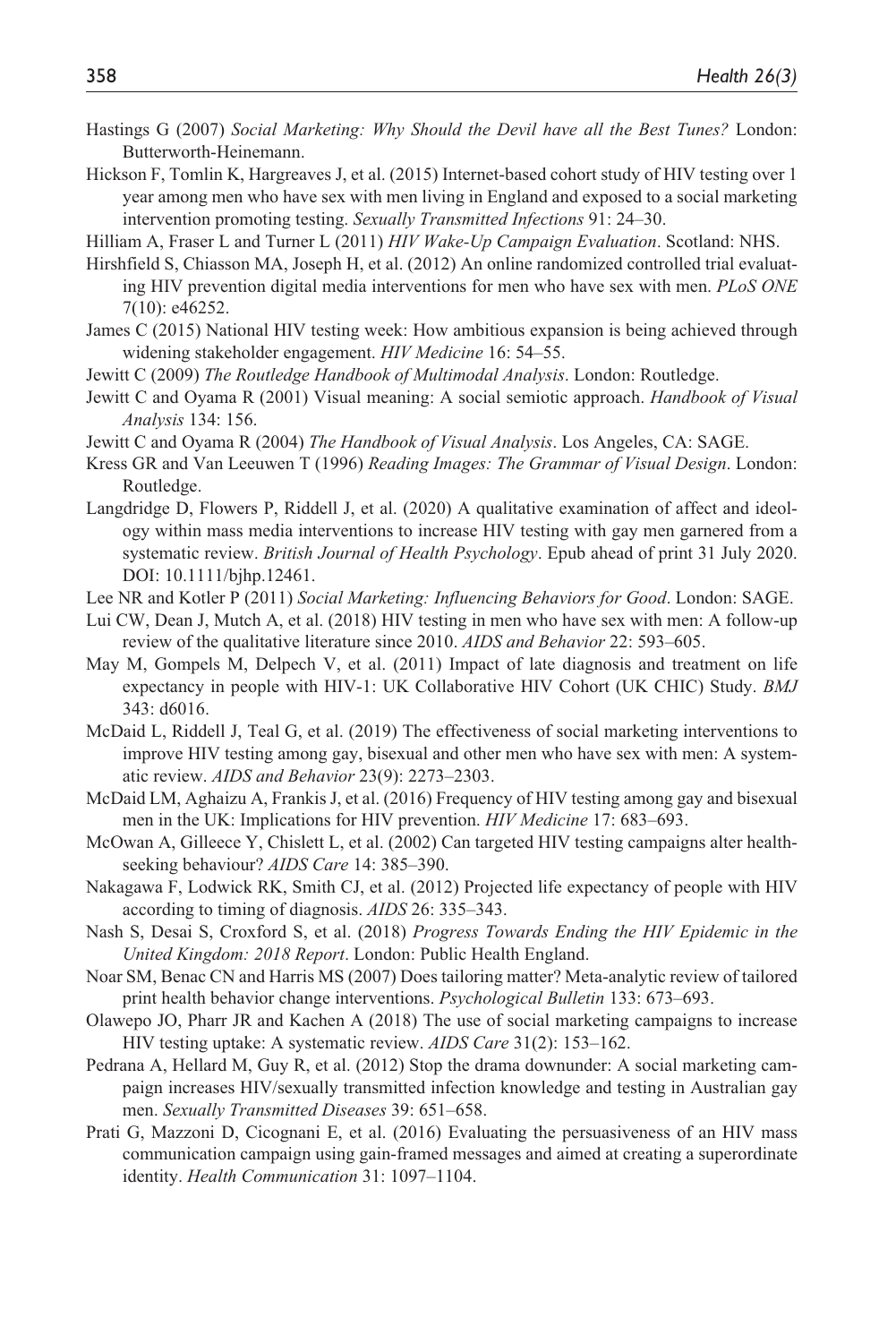- Rose G (2016) *Visual Methodologies: An Introduction to Researching with Visual Materials*. London: SAGE.
- Ross J, Brady M, Clutterbuck D, et al. (2014) *BASHH recommendations for testing for sexually transmitted infections in men who have sex with men*. London: British Association of Sexual Health and HIV.
- Solorio R, Norton-Shelpuk P, Forehand M, et al. (2016) Tu Amigo Pepe: Evaluation of a multimedia marketing campaign that targets young Latino immigrant MSM with HIV testing messages. *AIDS and Behavior* 20: 1973–1988.
- Stead M, Gordon R, Angus K, et al. (2007) A systematic review of social marketing effectiveness. *Health Education* 107: 126–191.
- Tang W, Han L, Best J, et al. (2016) Crowdsourcing HIV test promotion videos: A noninferiority randomized controlled trial in China. *Clinical Infectious Diseases* 62: 1436–1442.
- Teal G, Mcara M, Riddell J, et al. (Forthcoming) Integrating and producing evidence through participatory design: Bridging multidisciplinary collaboration in the context of public health.
- Thackeray R, Keller H, Heilbronner JM, et al. (2011) Social marketing's unique contribution to mental health stigma reduction and HIV testing: Two case studies. *Health Promotion Practice* 12: 172–177.
- Van Leeuwen T (2005) *Introducing Social Semiotics*. London and New York: Routledge.
- Wei C, Herrick A, Raymond HF, et al. (2011) Social marketing interventions to increase HIV/STI testing uptake among men who have sex with men and male-to-female transgender women. *Cochrane Database of Systematic Reviews* 9: CD009337.
- West R, Okecha E and Forbes K (2015) Keeping 'app' to date: Using geolocation apps to signpost to local sexual health services. *Sexually Transmitted Infections* 91: A32–A33.
- Wilkinson AL, Pedrana AE, El-Hayek C, et al. (2016) The impact of a social marketing campaign on HIV and sexually transmissible infection testing among men who have sex with men in Australia. *Sexually Transmitted Diseases* 43: 49–56.
- Williamson J (1978) *Decoding Advertisements*. London: Marion Boyars.

### **Author biographies**

Julie Riddell is a research assistant in the MRC/CSO Social and Public Health Sciences Unit's programme of research on Social Relationships and Health Improvement. Her role involves supporting the research aims of the programme to explore the influence of social relationships and networks on health and behaviours across the life course.

Gemma Teal is a research fellow in the Innovation School at The Glasgow School of Art. Her expertise lies in developing and applying participatory design approaches within the field of health and wellbeing, and in using design to enable and integrate multidisciplinary research collaborations to develop evidence-based and person-centred interventions.

Paul Flowers is professor of health change at the University of Strathclyde. His research addresses public health intervention development, implementation and evaluation. Therein he has particular interests in the role of methodological and theoretical innovation to enhance public health interventions.

Nicola Boydell is a research fellow in the Usher Institute, University of Edinburgh. A social scientist with training in medical sociology and public health research, her work explores social and cultural dimensions of sexual and reproductive health, including HIV. Nicola's research interests include: sexual and reproductive health and wellbeing; the sexual health of young MSM;